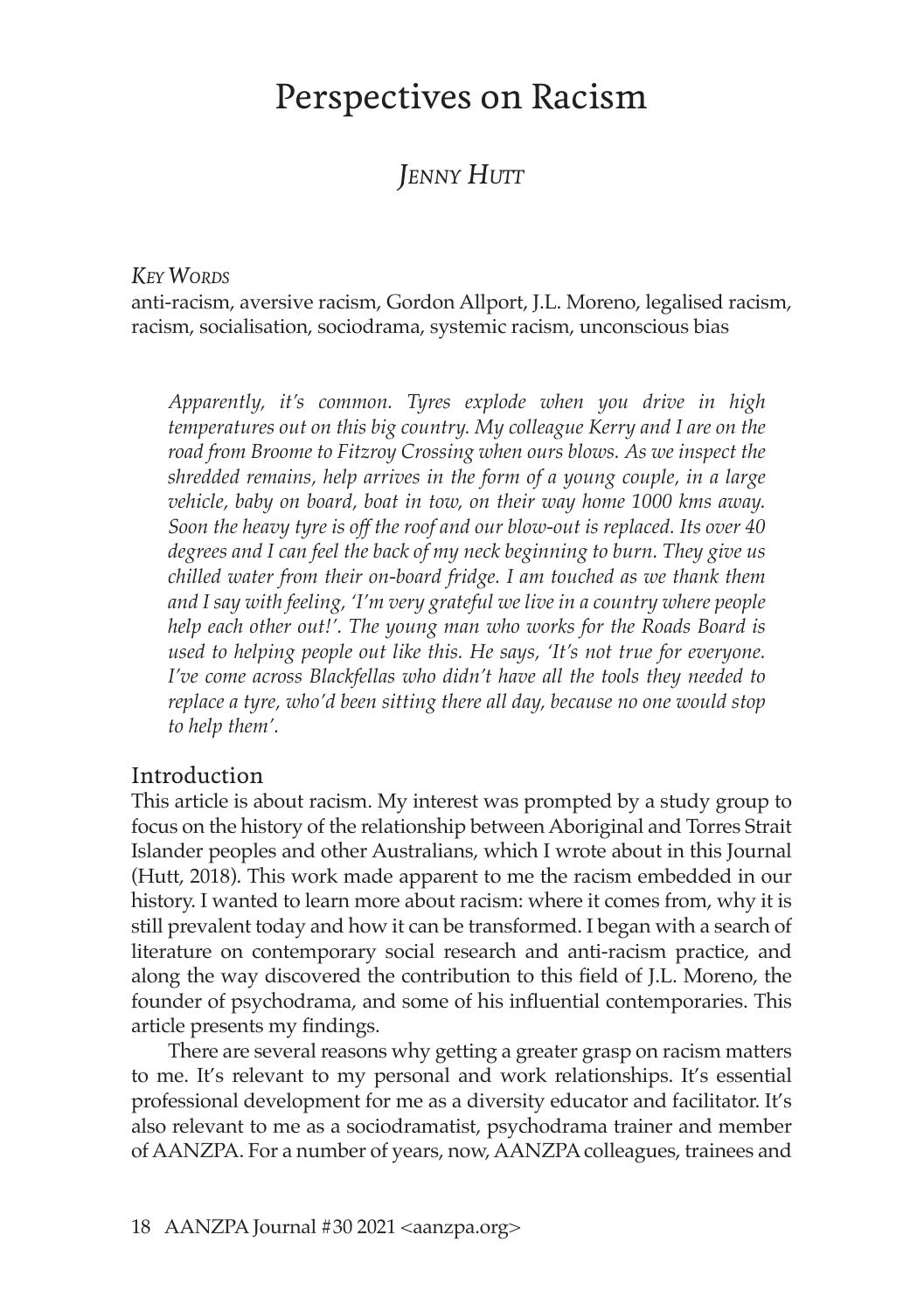practitioners, have explored their experiences and shared their wisdom in this area. This has included participation by some in sociodrama training workshops and conference sessions conducted by my colleague Bev Hosking and myself about working interculturally, and grappling with identity, belonging and racism. I notice that some matters surface and get dealt with in these workshops which might not otherwise arise. 'Nga mihi nui' to Bev, and to Chris Hill, Astrid Mbani and Helen Phelan who recently shared their experiences in response to an early version of this article in an online conference session. I feel deep appreciation for your companionship as we have been exploring this terrain together.

Engaging in conversations about racism can seem daunting. Some people report that it is becoming more challenging to discuss racism, rather than less (Bernard, 2021). Harvard social psychologist, Robert Livingston, sees a need to increase our confidence, competence and commitment to be able to engage in racial dialogue. 'If we want to make profound and sustainable racial progress in organisations and society, then we have to reach people on a deeper intellectual, emotional and moral level… Nothing will change until we begin to have honest and informed conversations about race and decide as a community to do something about it' (Livingston, 2021, pp. xiii-xiv). I hope that this article will be a resource for those warming up to and participating in such conversations within AANZPA and beyond.

How we understand racism affects whether we recognise it and if we think we can do anything about it. Philosopher Kwame Anthony Appiah says racism is not the only social inequality or motive for discrimination which matters: 'ask Christians in Indonesia or Pakistan, Muslims in Europe, or LGBT people in Uganda. Ask women everywhere. But when it comes to racial inequality, even as much has changed, much remains the same' (Appiah, 2015, p. 2).

#### **Origins**

A broad historical perspective on racism reveals how recent it is in human affairs and some of its key characteristics. Estimations of how long it has been with us range between 170 and 400 years (Allport, 1954; Kandola, 2018; Appiah, 2018). The human tendency to identify in ingroups and outgroups and to create social hierarchies has been around a lot longer. Social hierarchies are thought to have started when human groups began farming and settled in larger population groups (Harari, 2011). These hierarchies often included servants and slaves. Kwame Anthony Appiah (2018) observes that until several hundred years ago 'the colour of your skin wasn't even seen as fixed: it simply showed what part of the world you came from. The key dividing lines were religion and language not appearance'. Racial or colour prejudice as we know it today didn't exist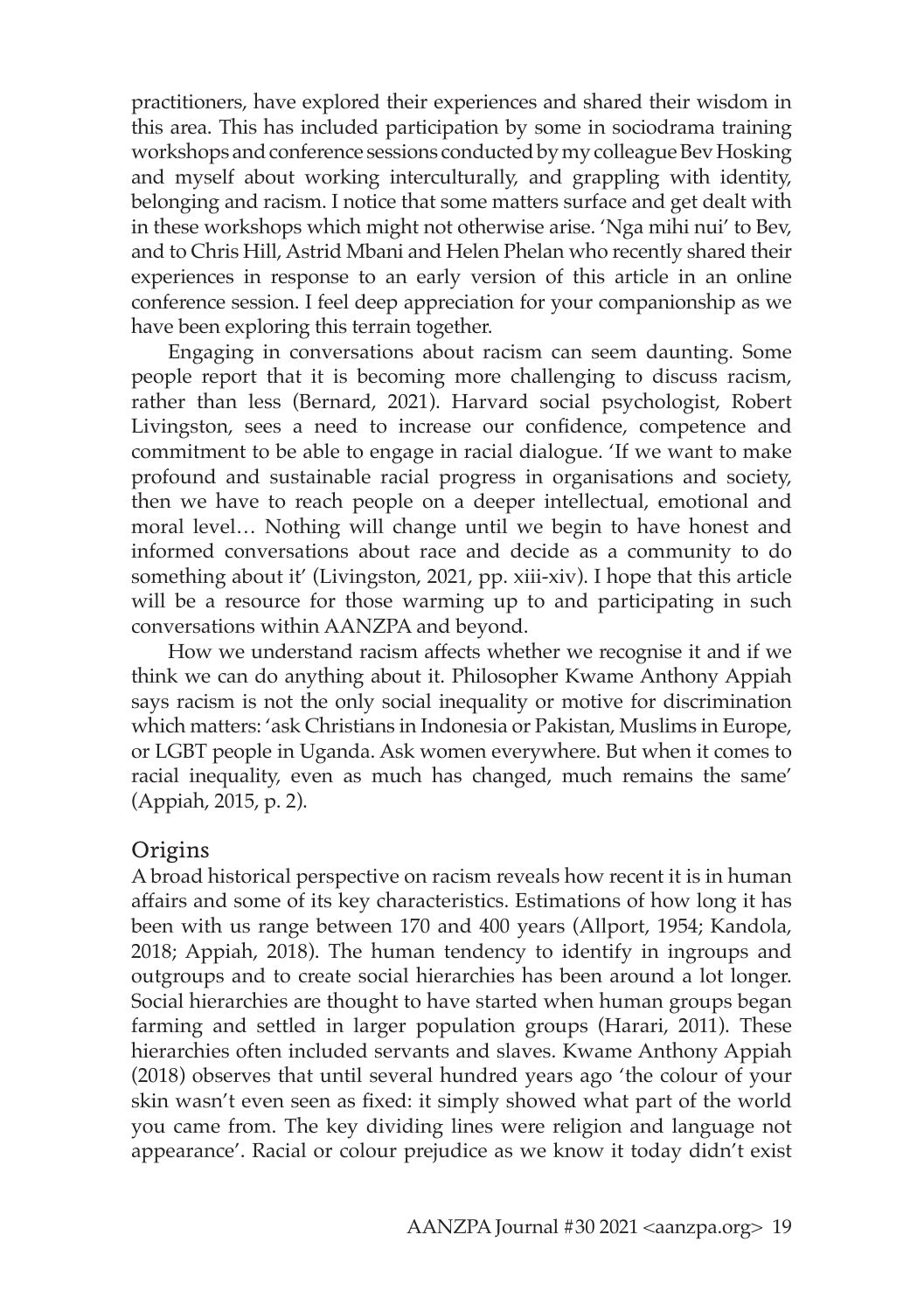during the Egyptian, Greek and Roman empires: in fact, as Kandola (2018) states, several Roman Emperors were African.

## Solvability

As several contemporary writers observe, the recency of racism in human societies is significant. Importantly, it tells us that racism is not an inevitable aspect of human nature about which nothing can be done (Kandola, 2018; Kendi 2019; Livingston, 2021). Livingston reminds us that racial equity is achievable. 'That's not just my opinion — logic, data, and scientific evidence all speak to the solvability of racism'. It's achievable, desirable and recognised in the USA by an overwhelming majority of citizens as critical in moving forward (Livingston, 2021).

## Categorisation

Racist ideas came to the fore during the Enlightenment, an intellectual and philosophical movement that dominated the world of ideas in Europe in the 17th and 18th centuries (Soutphommasane, 2015, p. 16). European scientists started categorising everything in the natural world and turned their attention to human beings. Science writer, Angela Saini (2019, p. 47), tells us 'Categorising humans became a never-ending business. Every gentleman and scholar (and they were almost exclusively men) drew up his own dividing lines, some going with as few as a couple of races, others with dozens or more. Many never saw the people they were describing, instead relying on second-hand accounts from travellers, or just hearsay'.

## Hierarchies

Contemporary genetic research confirms that race is not a biological reality: humans share more than 99% of our genetic makeup (Soutphommasane, 2015). But during the Enlightenment the fascination of these early scientists with creating categories was problematic. As Angela Saini observes, 'However the lines were drawn, once defined, these 'races' rapidly became slotted into hierarchies based on the politics of the time, character conflated with appearance, political circumstance becoming biological fact. Linnaeus, for example, described Indigenous Americans (his 'red' race) as having straight black hair and wide nostrils, but also as subjugated, as though subjugation were in their nature' (Saini, 2009, pp. 47-48). Differences in physical appearance customs and language were seen as reflections of a deeper, innate otherness (King, 2019, p. 6).

## Essentialism

A racist world view attributes to groups of people innate qualities that are not only visible at the surface of their skins but are intrinsic to their physical and mental capacities. These innate qualities are seen as belonging to everyone in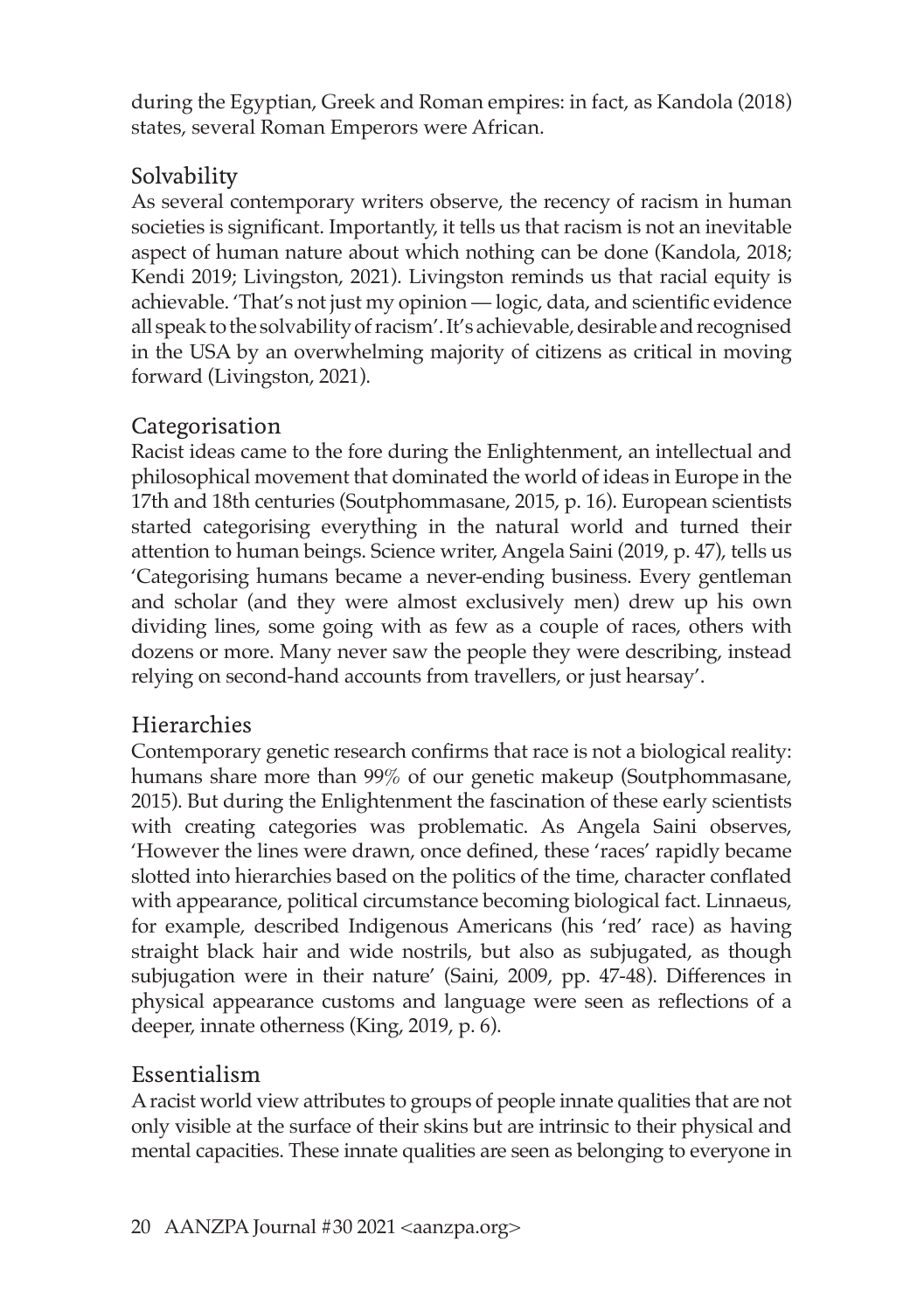the group, and as inherited and unchanging. They are seen as the reason for our success and failure — as individuals, groups, societies, nations. (Saini, 2019, p.7) Furthermore, inferiorities and superiorities of racial groups have been used to explain current racial inequalities in society (Kendi, 2019, p. 20). The poor are seen to be poor because of their own inadequacies.

## Superiority and inferiority

A historical perspective on race generates a broader systemic perspective. The race 'science' of the Enlightenment fuelled and was used to justify the European slave trade and colonisation. By 1910, 85% of the globe had been colonised by the powers of Europe. Former Australian Race Discrimination Commissioner, Tim Soutphommasane, notes that race quickly became a characteristic that helped to explain why civilised humanity was something only Europeans could supposedly achieve. To be white and European was the very meaning of being civilised. In the case of Australia, British colonialism treated the First Nations as people too low in the scale of social organisation to be acknowledged as possessing rights and interests in land (Soutphommasane, 2015, pp. 16-17).

### White supremacy

The historical development of the Australian state followed a similar trajectory to those of other white settler states such as the United States, Canada, New Zealand, Rhodesia and South Africa. The pattern was similar: territory was taken from inhabitants, indigenous populations were displaced, the colonial enterprise caused many deaths, all regarded as inevitable features of colonial progress. 'Within this colonial world there emerged a transnational European polity, in which colour bars separated Europeans from others. For the white European, there was secure knowledge of one's membership of a superior race, and tranquil consciousness that one's skin amounted to special admittance into the ranks of civilisation' (Soutphommasane, 2015, p. 18). Today this is called 'white supremacy' and the inherited privilege that flows thereafter 'white privilege'. Cultural critic and feminist writer bell hooks reminds us that these white supremacist ways of thinking and acting are expressed by people of all skin colours (hooks, 2013). From this perspective, racism is not only prejudice against people of colour, but is about whiteness, discrimination in favour of white people. White supremacy is the view that white equals better, superior, more worthy, more credible, more deserving, and more valuable (Saad, 2020), and is deeply embedded in the socius or wider culture. White people, says racial justice consultant Robin Di Angelo (2018), have to learn to see themselves not just as individuals, but as part of a group, to get to know what white supremacy affords them.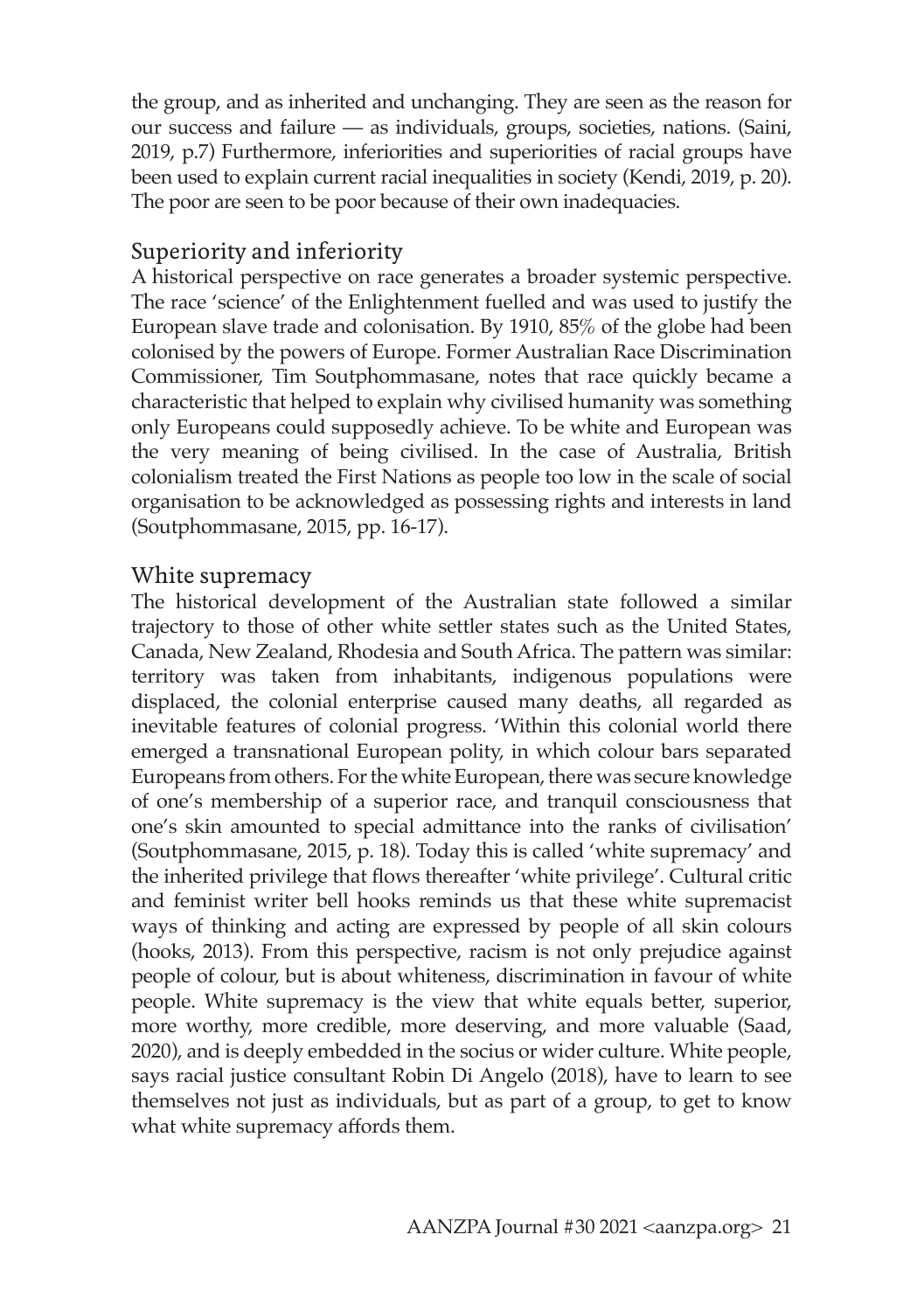## Australia

There are distinctive aspects of Australia's colonial history which impact experiences of racism today. One is the absence of a founding treaty between the British and the First Nations people living on their ancestral lands. Having initially assumed Eastern Australia was largely uninhabited and that locals would quickly abandon their country to newcomers, the colonial experience of the British in Australia soon proved otherwise. First Nations peoples strongly contested the encroachment on their traditional lands, stood their ground and resisted the invasion with every means available to them (Reynolds, 2021, p. 34). The British decision to abandon the policy of treaty making in Australia had disastrous consequences for First Nations people, condemning hundreds to violent deaths. Once planted in Australia, racial violence became habitual, expected and normalised (Reynolds, 2021, p. 22). The violent conflict in Tasmania between 1827 and 1831 drew attention to the impact of proceeding with colonisation without treaties. 'Colonial officials called for the negotiation of treaties and the imperial government made the significant decision to negotiate with the Maori at the very start of the settlement of New Zealand in 1840' (Reynolds 2021, p. 47).

Another distinctive feature of Australian history relates to the constitution. Aboriginal and Torres Strait Islander peoples were excluded from the development of the Australian Constitution which came into effect in 1901. Racist clauses in this document ensured Aboriginal people were not counted as citizens and gave the state the power to discriminate on the basis of race. This immediately enabled legislation to establish the White Australia policy which restricted immigration on the basis of race between 1901 and 1958. While a 1967 referendum finally allowed First Nations peoples to be counted in the census and the Commonwealth to become involved in Aboriginal Affairs, it removed mention of Aboriginal peoples in the constitution (Torres Strait Islanders were never mentioned) and retained the race powers installed in 1901. This is notoriously difficult to change (most referendums fail) and so Australia's founding document perpetuates a racist world view deep in the heart of the state machinery. The *Uluru Statement from the Heart,* which is written to the Australian people, not to the government, seeks constitutional reforms to empower First Nations peoples to take a rightful place in their own country. It calls for the establishment of a First Nations Voice enshrined in the Constitution (Davis & Williams, 2021).

## Legalised racism

Professor Larissa Behrendt (2012) writes that since colonisation, the neglect, cruelty, and intrusion of the state into the lives of Aboriginal and Torres Strait Islander peoples has been profound, constraining many basic rights — where people could live, travel, who they could associate with, who they could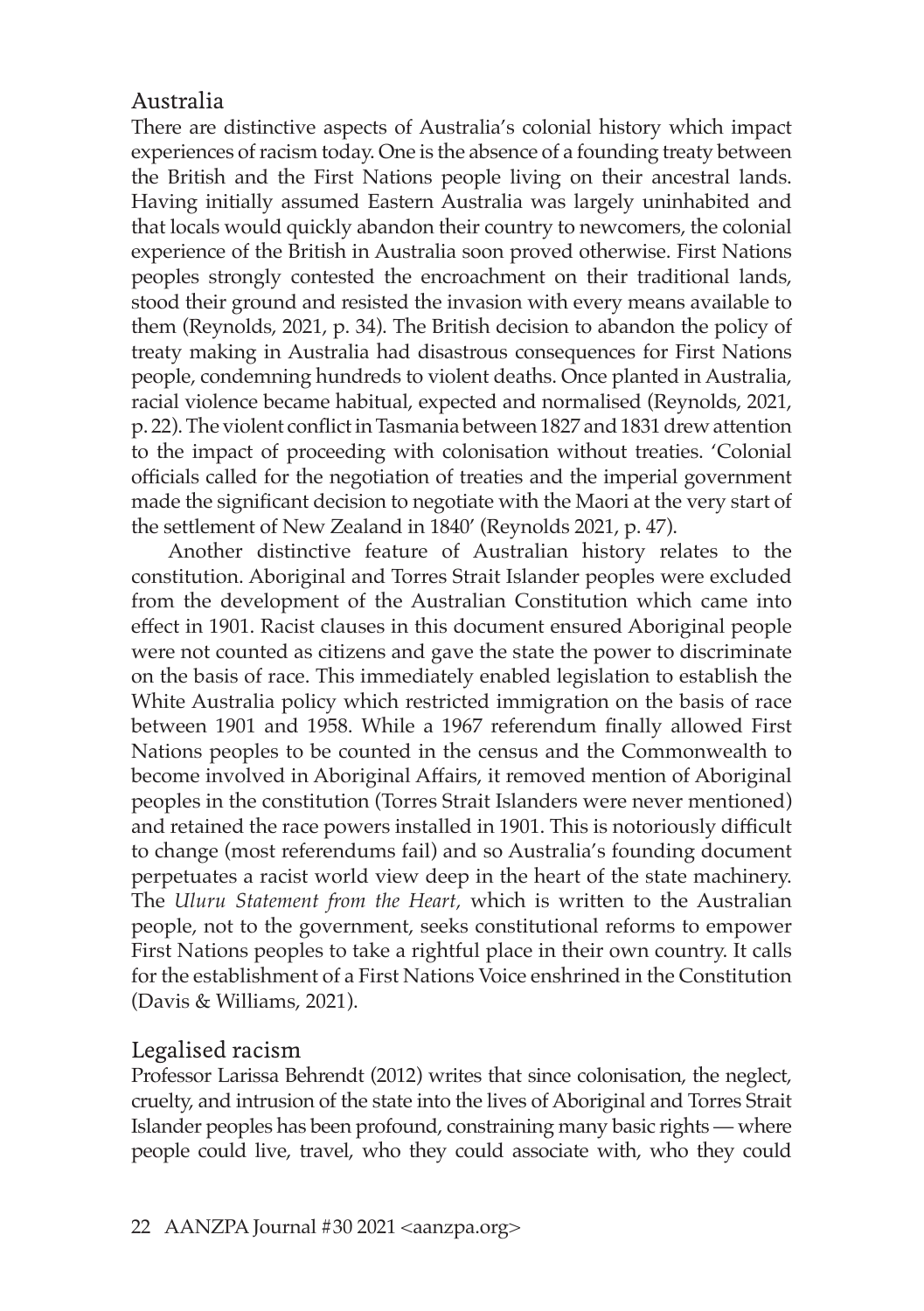marry, whether they could own property and whether they received their wages. Further dispossession from reserve lands between the two World Wars left families with no savings, few employment opportunities and no money for rent with little option but to build makeshift dwellings on the edge of towns. Without decent housing and no water or sewage systems authorities found it easy to claim that children were not properly cared for. After World War II, protection boards kept a strict control over First Nations peoples' lives and the removal of their children increased (Behrendt, 2012, pp. 162-3). Tim Soutphommasane (2015, p. 54) describes this as legalised racism.

These intrusive incursions in the name of protection were strongly resisted and objected to. Indigenous people began building their own political organisations that specifically advocated for citizenship rights, land rights and rights to political participation such as voting and being represented in parliament (Behrendt, 2012, pp. 162-3). Amongst these voices were William Ferguson and John Patten who wrote in 1938, 'that 26 January… is not a day of rejoicing for Australia's Aborigines; it is a day of mourning.' They continued, 'we ask you to change your whole attitude towards us to a more enlightened one. Your present official attitude is one of prejudice and misunderstanding. We ask you to be proud of the Australian Aboriginal, and to take his hand in friendship... We ask you to be proud of the Australian Aborigines, and not to mislead any longer by the superstition that we are a naturally backward and low race. This is a scientific lie, which has helped to push our people down and down into the mire. At worst, we are no more dirty, lazy, stupid, criminal, or immoral than yourselves. Also, your slanders against our race are a moral lie, told to throw all the blame for your troubles onto us. You, who originally conquered us by guns against our spears, now rely on superiority of numbers to support your false claims of moral and intellectual superiority… After 150 years, we ask you to review the situation and give us a fair deal — a New Deal for Aborigines. The cards have been stacked against us, and we now ask you to play the game like decent Australians. Remember, we do not ask for charity, we ask for justice' (Patten & Ferguson, 1938, in Heiss & Minter, 2008).

### United States

Racism is a global phenomena. Around the time Jack Patten and William Ferguson were calling for a new deal for Aborigines, J.L. Moreno had been applying sociometry to race relations in the USA, work which is described in the next pages along with that of his influential contemporaries. The first of these was Franz Boas.

### Franz Boas

Boas, a German-born migrant to the US in 1890 was the founder of cultural anthropology. He developed a new paradigm called cultural relativism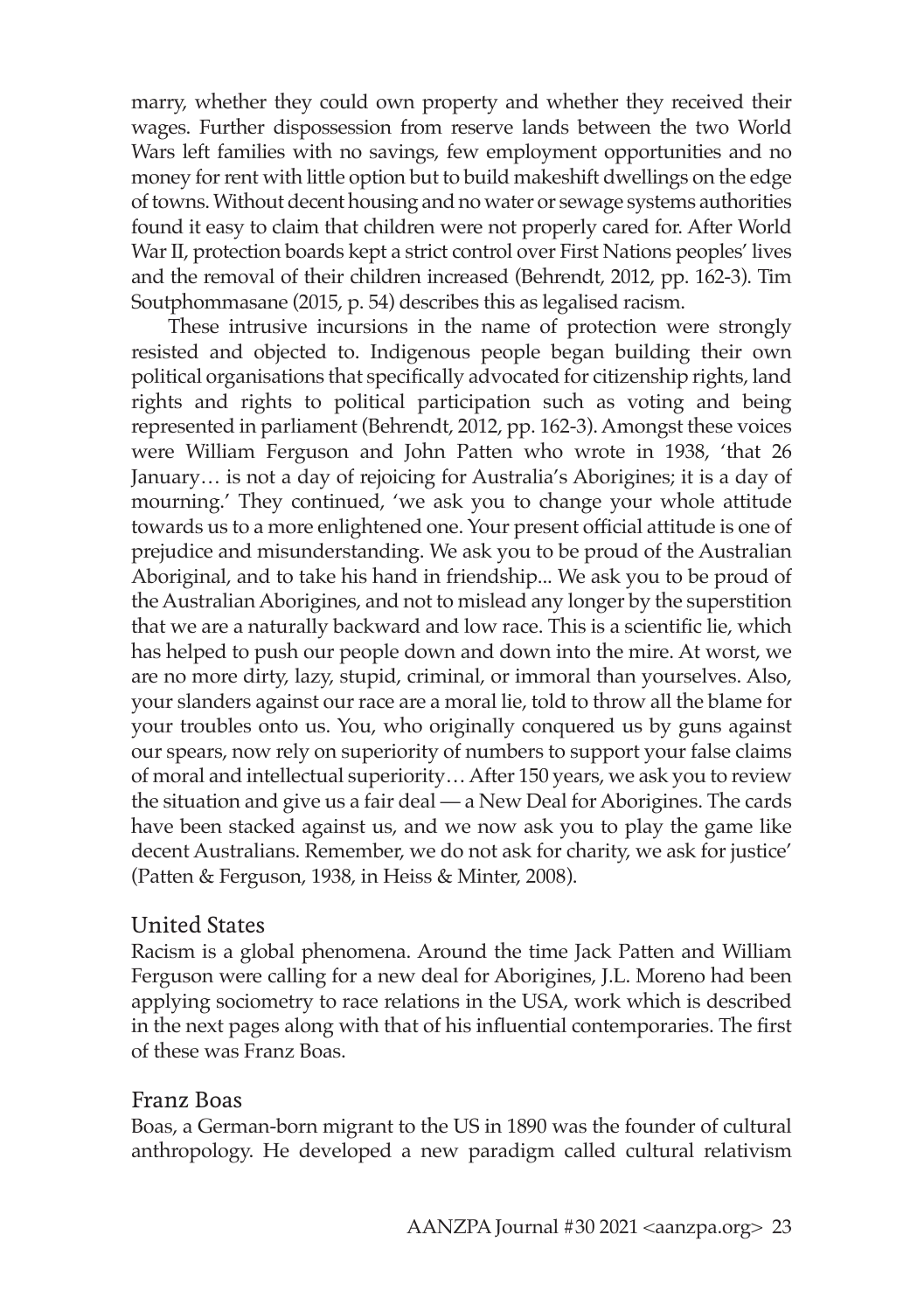which countered the 'race science' which had divided humanity into vastly different categories. Boas had an epiphany as he studied the migration of Inuit people on Baffin Island in the Canadian artic. He had originally seen the Inuit as objects of research, not quite as people. As he lived among the Inuit and got to know them as individuals with personal histories and coherent customs, he concluded that Europeans had no right to look down on them. The key message of Boas and his students at Columbia University (who included anthropologists Alfred Kroeber, Ruth Benedict, Zora Neale Hurston, Margaret Mead1) was that, in order to live intelligently in the world, we should view the lives of others through an empathic lens, suspending judgement about the way they see social reality until we understand it, and in turn we should look at our own society with the same dispassion and scepticism with which we study other societies (King, 2019, p. 9). They taught that no society is the endpoint of human social evolution (p. 13). Boas saw ideas about race themselves as a product of history, 'a rationalisation for something a group of people desperately want to believe: that they are higher, better, and more advanced than some other group. Race was how Europeans explained to themselves their own sense of privilege and achievement' (p. 106).

### J.L. Moreno

As a European Jew migrating to the USA from Vienna in 1925 Moreno arrived at a particularly xenophobic period in American history. After substantial migration between 1890 and 1910 increased the proportion of overseas born Americans to 15%, some 13.5 million people, U.S. immigration policy changed dramatically. The new approach was designed to reduce the future populations of Jews, Italians, Poles and Slovaks, effectively banning others including Asians, and revoking the citizenship of American women who married foreign men ineligible for citizenship because of their race or national origin. This immigration policy dominated the next four decades, until its reversal in 1965. Along with it, universities began to limit the places for 'race-alien' and 'foreign–born' individuals (King, 2019).

During this period a racist ideology was firmly embedded in US society. At the end of the American Civil War in 1865, former Confederate generals and officeholders were pardoned and returned to positions of power in Congress and the federal government. They launched a new wave of raceoriented legislation. 'Legally enforced segregation, prohibitions on interracial marriage, voting restrictions, and other policies introduced from the 1890s forward created a race-based system of politics and social relations — the authoritarian apartheid scheme eventually known as Jim Crow'

<sup>1</sup> Jonathan Moreno recalls Mead was a regular visitor at the Moreno household.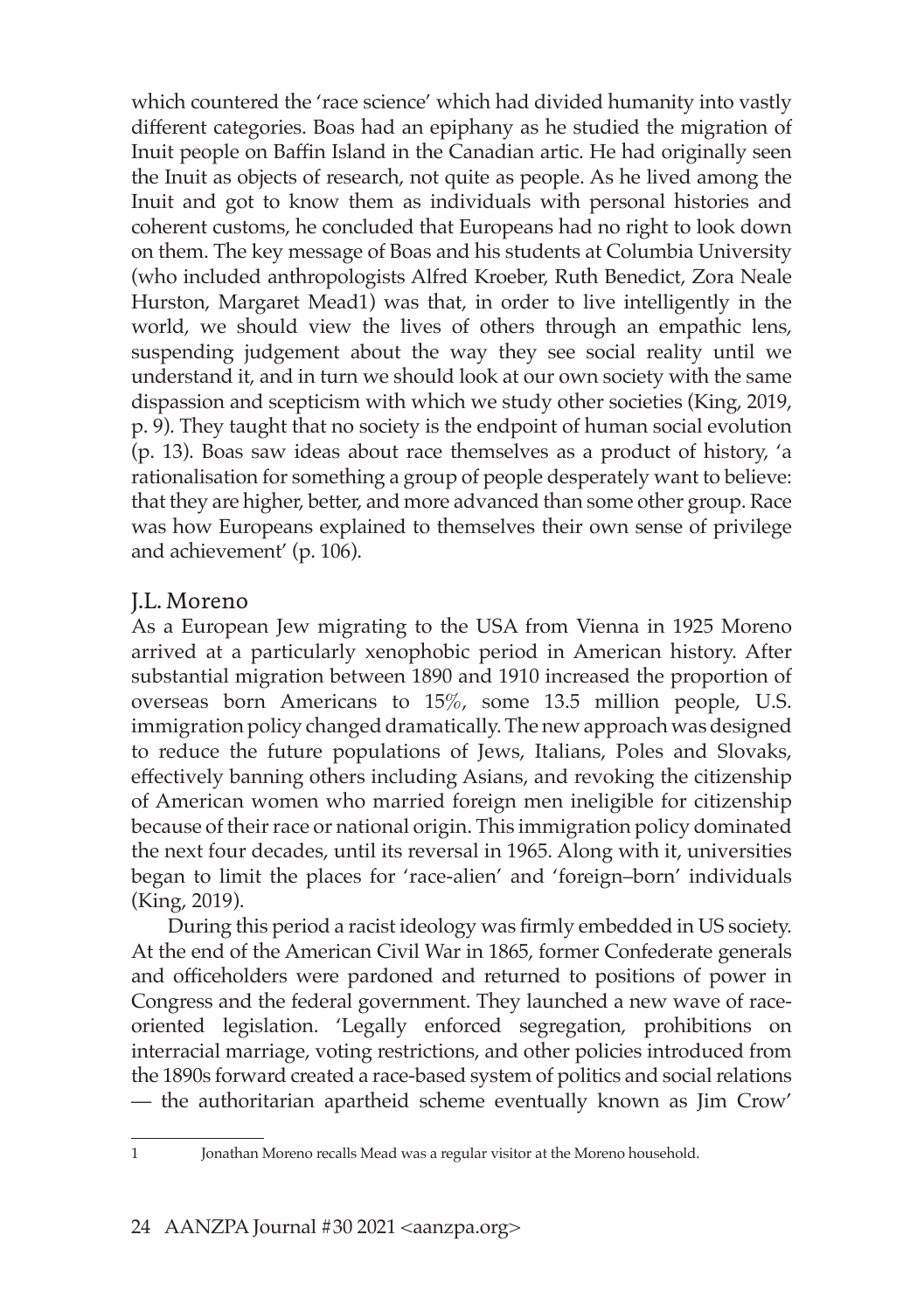(King, 2019). Eleven million southern Blacks<sup>2</sup> moved to northern cities in two great waves between 1910 and 1940 (Moreno, 2014; Eberhardt, 2019). 'White Americans in Northern cities and towns resented and felt threatened by the influx…The racism encountered by Black Americans was in some ways as harsh as, if more subtle than, that they had experienced for generations in the south' (Moreno, 2014, p. 129).

As J.L. Moreno developed psychodrama, including the disciplines of sociometry and sociodrama, he had a keen eye on the racism of his time. Moreno's sociometric research included a focus on intergroup relations between ethnic groups and nationalities. He observed that as children developed sociometric links they showed no spontaneous aversion for children of other races and nationalities. Younger children showed no preference for children from one racial and ethnic group over another, however, as they got older they gradually developed a preference for others from their own group. He could see no evidence that parental influence was the exclusive cause of racial prejudice: the influences of peer group norms and standards, and of key individuals in crystallising those norms were also significant. Sociometric research of the time noted that social divisions manifested as a) one group withdrawing from the other, or b) both groups withdrawing from one another, both termed 'cleavage' or as c) open friction, termed 'hostility and aggression' (Moreno, 1934).

J.L. Moreno and the sociologist Helen Jennings collaborated to conduct long-term sociometric research at the New York State Training School for Girls, a reformatory school for teenage girls in Hudson NY. Jonathan Moreno notes that his father and those he worked with were among the first social scientists to be sensitive to race issues and to attempt to ameliorate racial tensions, using the State Training School as a laboratory (Moreno, 2014, p. 129). He says J.L. made a special effort to show with sociograms that the Black and white residents could live and work together rather than being segregated. At Hudson, sociodrama was developed to build on the sociometric explorations used. 'Sociometric reorganisation of the girls' cottages and work groups were only one form of intervention. While Moreno believed that people should be able to choose with whom they wanted to associate, that any good society would enable its actual social structures to comport with the tele<sup>3</sup> of its members for one another, he also recognised that prejudices could create false and dangerous divisions. Simply allowing people to organise into groups

<sup>2</sup> There are a variety of terms used in this paper to describe Black Americans or African Americans, depending on who I am quoting. When quoting J.L Moreno the term Negro, which was current at the time, is used. I am guided by Robin DiAngelo who in her latest book *Nice Racism* (2021) decided to capitalise Black but not capitalise white as the latter is used by white supremacists.

<sup>3</sup> Tele is a sociometric term denoting the flow of feeling towards another (which may be positive, negative or neutral) and the flow of feeling from another (which may be positive, negative or neutral).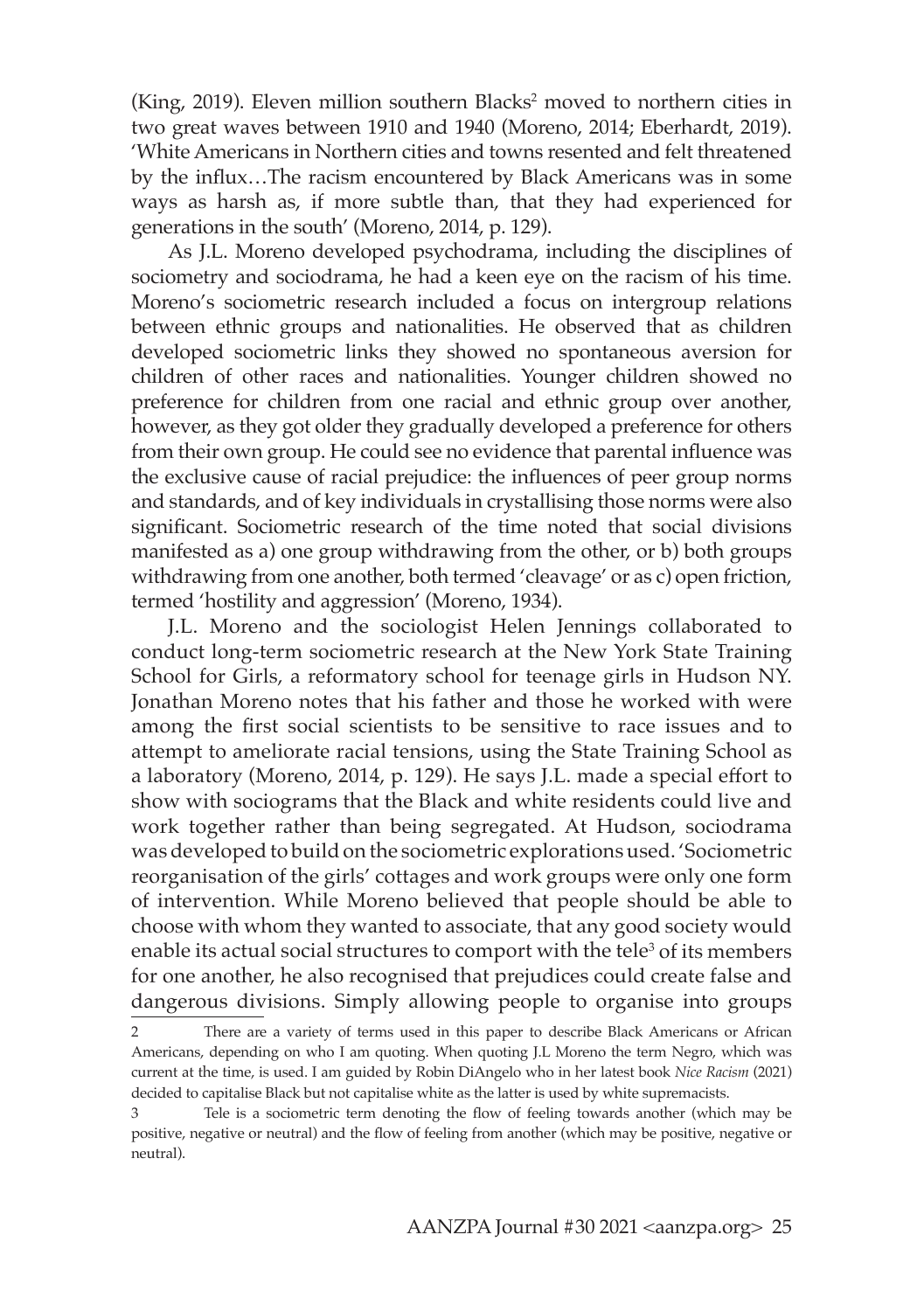without establishing genuine tele relationships might only reinforce racial, ethnic or tribal conflicts. These conflicts or potential conflicts had to be dealt with in sociodramas, especially in role reversals, so that people could understand one another from the different points of view' (pp. 120-130).

Moreno joined an influential group of social scientists engaging with the challenges of racism. His working relationship with Helen Jennings helped put him in touch with her mentor Gardner Murphy at Columbia University and through him Moreno came into relationship with the major social scientists in the US. By the mid 1930s his publications on sociometry, along with public support from key figures, made him well known in the social sciences. By the late 1930s he could count among those who were involved in his works a long list of American social scientists and psychologists, including Frans Boas, Kurt Lewin and Gordon Allport. These people were keenly interested in race relations, social conflict and intercultural training.

#### Sociodrama

Moreno's description of his own work addressing racism in *Psychodrama: Volume 1* shows how active and experimental his approach was. (Moreno, 1946, pp. 367-383). His aim for sociodrama was to teach about social truth, truth about social structures and conflicts, by means of dramatic methods (Moreno, 1948). When he engaged Richard and Margaret Cowley $^4$  in a sociodrama on 'black-white' relations in 1945, his record shows daring and sensitivity by all three and offers a vivid picture of the racism experienced in their social context. The setting is an intercultural education workshop being held in an auditorium at a large university in one of the western states of the USA. 130 people are present, 6 of them African American, 124 of them white. Most participants have attended such an open session before. Selections from this record are described below.

Margaret and Richard are an African American couple, both graduate students, whom Moreno invites to the stage, asking them to set out where they live. During the university year Richard and Margaret live in one room, a living space they had considerable difficulty securing. However, it's their apartment in a black neighbourhood back in North Carolina they chose to show the audience. Moreno encourages them to sit with each other and converse about their experiences of the university. He suggests they may have felt isolated and asks if the well-educated whites treated them better than other white people.

Margaret encourages Richard to recount a recent conversation he had with Evan<sup>5</sup>, a white intercultural studies student. Evan has made wide-

Fictitious names

<sup>5</sup> This man is unnamed in the sociodrama. I have invented a fictitious name for ease of telling.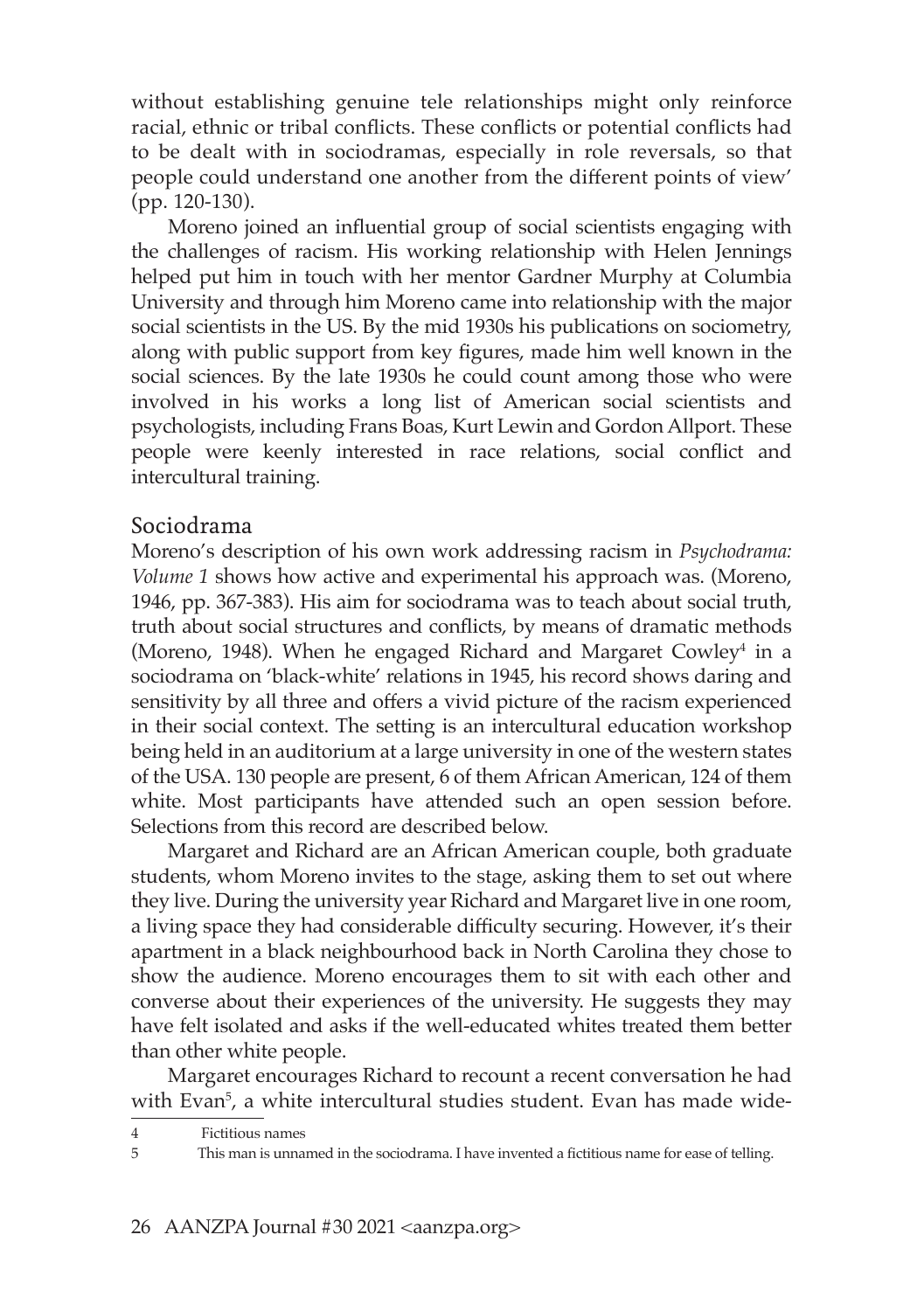ranging comments on race including an account of a friend with biased opinions who has refused to hear a Black American speaker on amalgamation and inter-marriage, saying 'the Negroes were making a mistake to approach it that way'. Margaret asks why Richard didn't say much in response: he says he didn't know Evan, so he just listened. Evan has also commented on the 92nd Infantry Division an Black American infantry division of the United States Army, which didn't hold the line during the war in Italy. An investigator's report published in Time, concluded that the division didn't do so well in terms of fighting the war: 'After all they were primitive people. They were unable to handle the technical instruments of war. It was going to take some time to come up to that'. Evan concluded this must be a blow to all Black American families implying that they had let the side down. In response, Richard expressed concern for the soldiers themselves telling Evan there were contrasting perspectives in the Black American press. The young men were illiterate, insufficiently trained and there were morale problems — they resented that the top officers in their division, who were white, were not kindly disposed to them. In response Evan warned Richard, 'It's a white man's country. Don't you go around telling that story here!'.

Later in the session it is clarified that Richard and Margaret did not expect to be on the stage that evening. Richard describes it as a wonderful thing to be able to feel and live this thing that's not acting. In an extended interview we discover Richard works for the state department of welfare supervising the schools of North Carolina and Margaret teaches library science at one of the North Carolina colleges for African Americans. We discover who they voted for; what newspapers and books they read; and their projections of life in 12 years time: the end of Jim Crow and what that will mean for them and their children.

In his analysis afterwards Moreno speaks about the tendency to see members of a particular group as a singular identical collective, commenting that while such social identities have no organic reality, they are continuously projected and believed in. His conclusion? His analysis shows that the audience needs to become better acquainted with the true life role of a 'Negro' family not only intellectually, not only as neighbours, but in a psychodramatic sense, 'living and working it out together' on the stage. I read this to mean, white people not just knowing *about* people of ethnic or cultural groups different from their own, but *being with* others; not only *engaging*, but *reversing roles* with others and *seeing the world through their eyes*. This includes seeing themselves through the eyes of others, as an intrinsic part of the situation, part of the problem and part of the solution. To me, the spirit of this assessment by Moreno is still salient today.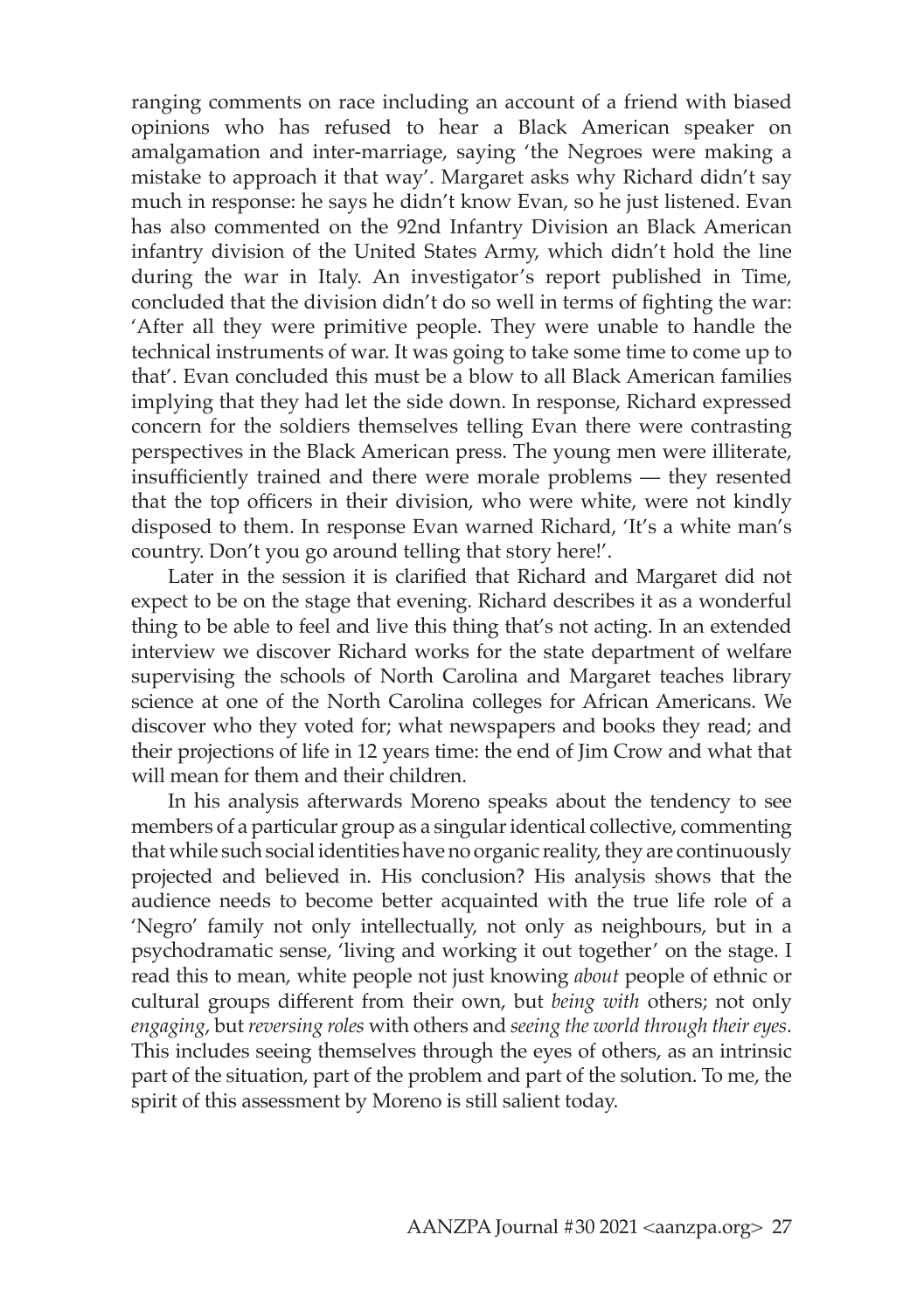### Kurt Lewin

Moreno formed a strong relationship with Kurt Lewin who established the Centre for Group Dynamics at MIT and whose students studied with Moreno and went on to establish the National Training Laboratories in Bethel, Maine. Lewin invented 'sensitivity training' first as a response to racial conflict. Like Moreno he was interested not just in academic concepts but in an experimental approach: action research. Lewin was a European Jew whose mother had been murdered by the Nazi regime. He and Moreno shared a passion for democracy, and in Lewin's case this was applied to organisational life. Lewin became a founding figure in the field of organisational development before his early death in 1947. One aspect of racism which Lewin explored in his collected papers, published posthumously in 1967, was self-hatred among Jews, focussed on the self but also on other Jews. Today this is recognised as 'internalised racism' and the resulting conflict between people of the same ethnic or cultural group as 'lateral racism'.

## Gordon Allport

Psychologist Gordon Allport, another of Moreno's contemporaries, became a highly regarded expert on racism. His landmark text, *The nature of prejudice,* published in 1954 is still referred to in current social science literature. It focused primarily on the prejudices of Protestant whites against African Americans, Jews and Roman Catholics. In this comprehensive review Allport examined prejudgement, the formation of ingroups and outgroups, the acquisition of prejudice, the dynamics of prejudice, prejudiced and tolerant personalities, and approaches to overcome prejudice. He examined prejudice at an individual, group, social and political level.

Allport defined ethnic prejudice as 'an antipathy based upon a faulty and inflexible generalisation'. This antipathy could be expressed or simply felt. It had thinking, feeling and action elements, some expressed, others not. It could be directed toward a whole group of people, or toward an individual because they belong to that group (Allport, 1954, p. 9). He concluded that prejudices incorporate beliefs, such as stereotypes, which can be challenged; and attitudes, which are much more difficult to change. He distinguished between what people believed, *prejudice*, and behaviour based on that belief, *discrimination*. Allport contrasted discriminatory behaviours based on how energetic they were: from expressing antagonism with like-minded friends or occasionally to strangers; avoiding members of the disliked group; taking steps to exclude all members of the group from employment, housing, political rights, educational or recreational opportunities, churches, hospitals or some other social privileges; through to acts of violence or semi violence, lynching, pogroms, massacres and programs of genocide (pp. 14-15).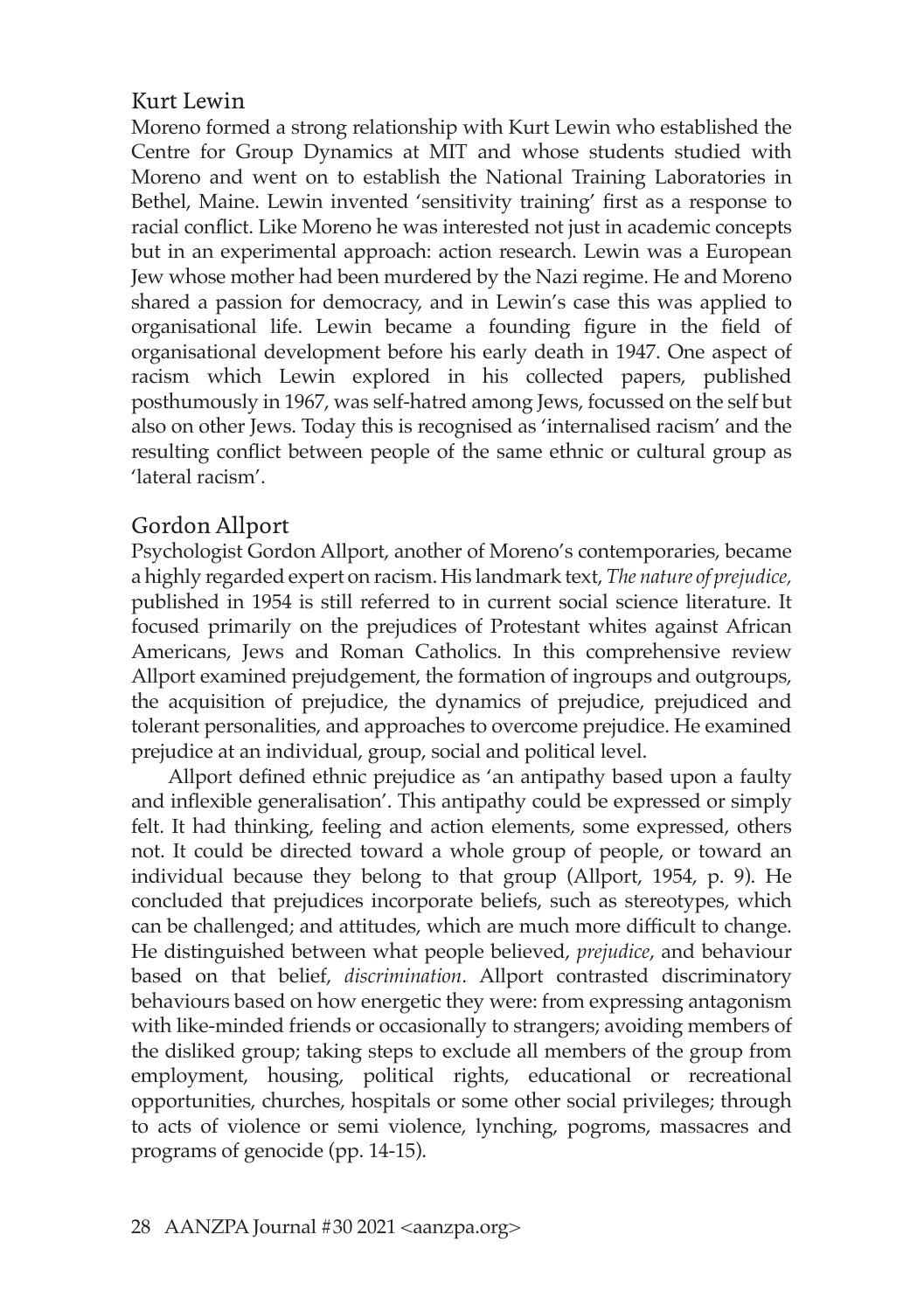Allport's examination of the effect of contact between groups, since labelled 'contact theory' is perhaps his best-known legacy. In his recent book *Humankind: a hopeful history* Bregman (2020, p. 354) highlights Allport's visit to South Africa in 1956 to argue the case that apartheid wasn't the solution to the nation's problem, but the cause.

While Allport refers very briefly to Moreno's sociometric research, it is the use of psychodrama in overcoming prejudice to which he gives greater attention. He recommends the following ways of reducing intergroup tensions: legislation, educational programs, contact and acquaintance programs, group retraining, exhortation, individual therapy and catharsis. He identifies discussion, sociodrama and group retraining as small group processes used successfully in educative programs. Of group retraining he says, 'one of the boldest advances of modern social science comes from the invention of role-playing and other techniques that lead to a kind of forced empathy.' He notes, the individual who submits him or herself to a retraining program is in it up to their eyes, 'being required to act out the roles of other people and learning through such 'psychodrama' what it feels like to be in another's shoes'. They gain insight regarding their own motives, anxieties, and projections. Sometimes such training programs are supplemented by private sessions with a counsellor who helps with further self-examination. 'As perspective grows, a deeper understanding of the feelings and thoughts of others develops. Along with such personal involvement comes better conceptualisation of the principles of human relations' (Allport, 1954, pp. 479-499).

Allport (p. 493) observes that many people interested to improve their human relations skills and techniques of democratic leadership 'may soon learn that it is their own attitudes and biases that are blocking their effectiveness as team leaders, teachers and executives'. He describes others gaining from directly practicing ways to respond to racist comments (not dissimilar to workshops some of us run today). He suggests that school children, too, may easily be led into role-playing. 'By playing the part of a child in an out-group the juvenile actor may learn through his own organic sensations something of the discomfort and defensiveness engendered by discrimination' (pp. 484-493).

#### Progress

In 1948, the United Nations adopted the International Declaration of Human Rights. Civil rights campaigns in many countries finally saw legislation adopted to deal with racial discrimination and recognise human rights. In Aotearoa New Zealand and Australia such legislation was introduced between 1975 and 1986. Subsequently, equal employment opportunities to dismantle discrimination, and workplace diversity initiatives to foster more inclusive, equitable organisations with greater capacity to recognise and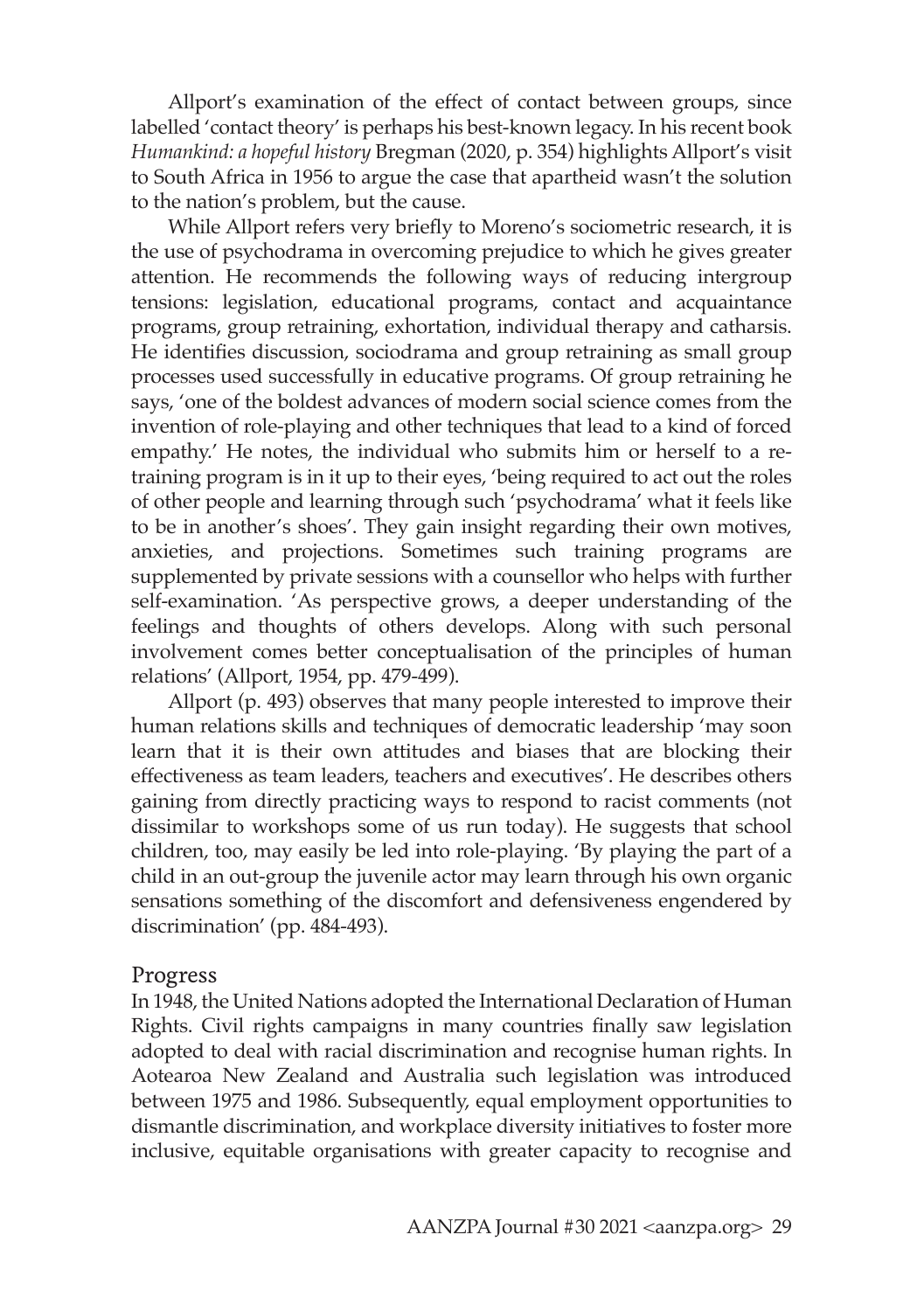value differences, have been put in place. There is now much greater contact between people of different ethnic groups in the workplace and in sporting settings, for example, and there has been a gradual shift towards more progressive social values. Human rights legislation has been further developed since and in 2007 the United Nations adopted the Declaration on the Rights of Indigenous Peoples.

Steven Pinker (2018) observes that in the last 70 years racial and ethnic prejudice has been declining world-wide. While in 1950 nearly half the countries of the world had laws that discriminated against ethnic or racial minorities, by 2003, fewer than a fifth did. A huge 2008 survey by World Public Opinion Poll of 21 developed or developing nations found that, in every one, large majorities of respondents (averaging 90%) said that it is important for people of different races, ethnicities and religions to be treated equally. Pinker cites research on emancipative values, also called liberal values, which see people prioritise freedom over security, diversity over uniformity, autonomy over authority, creativity over discipline and individuality over conformity. He notes the values of Western countries have been getting steadily more liberal and results from 95 countries in the World Values Survey show that 'in every part of the world people have become more liberal. A lot more liberal' (Pinker, 2018, pp. 222-225).

#### Socialisation

Given this progress, we might wonder why racist ideas still persist. The answer seems to be that they are conserved in our culture. We absorb them in our environment, not just from our parents, leaders or peer group, but in the representations, absences, tropes and memes of popular culture which imbue our lives. For any of us who think we are above racism — that it simply doesn't apply to us — Robin Di Angelo (2018), author of *White fragility*, asks that we wake up to our socialisation. Getting more aware of the impact of our socialisation is an important key to interrupting it.

An illustration of the way we absorb racist ideas is given by Jennifer Eberhardt, a Professor of Social Psychology who has spent the past twenty years pioneering research into racial bias which she uses in her work with US police departments to transform racist outcomes. The research she presents in her book *Biased: the new science of race and inequality* is fascinating and compelling, and her personal anecdotes affecting. An example is the following interaction with her son:

Some years ago, Eberhardt was with her five-year old son Everett on a plane, he was wide-eyed, taking it all in. He looked around and saw a Black passenger. He said, 'Hey that guy looks like Daddy.' She looked at the man who did not look anything like Daddy, not in any way. She checked to see if Everett saw someone else, but the guy was the only Black man on the plane. She thought it ironic that as a race researcher she was going to have to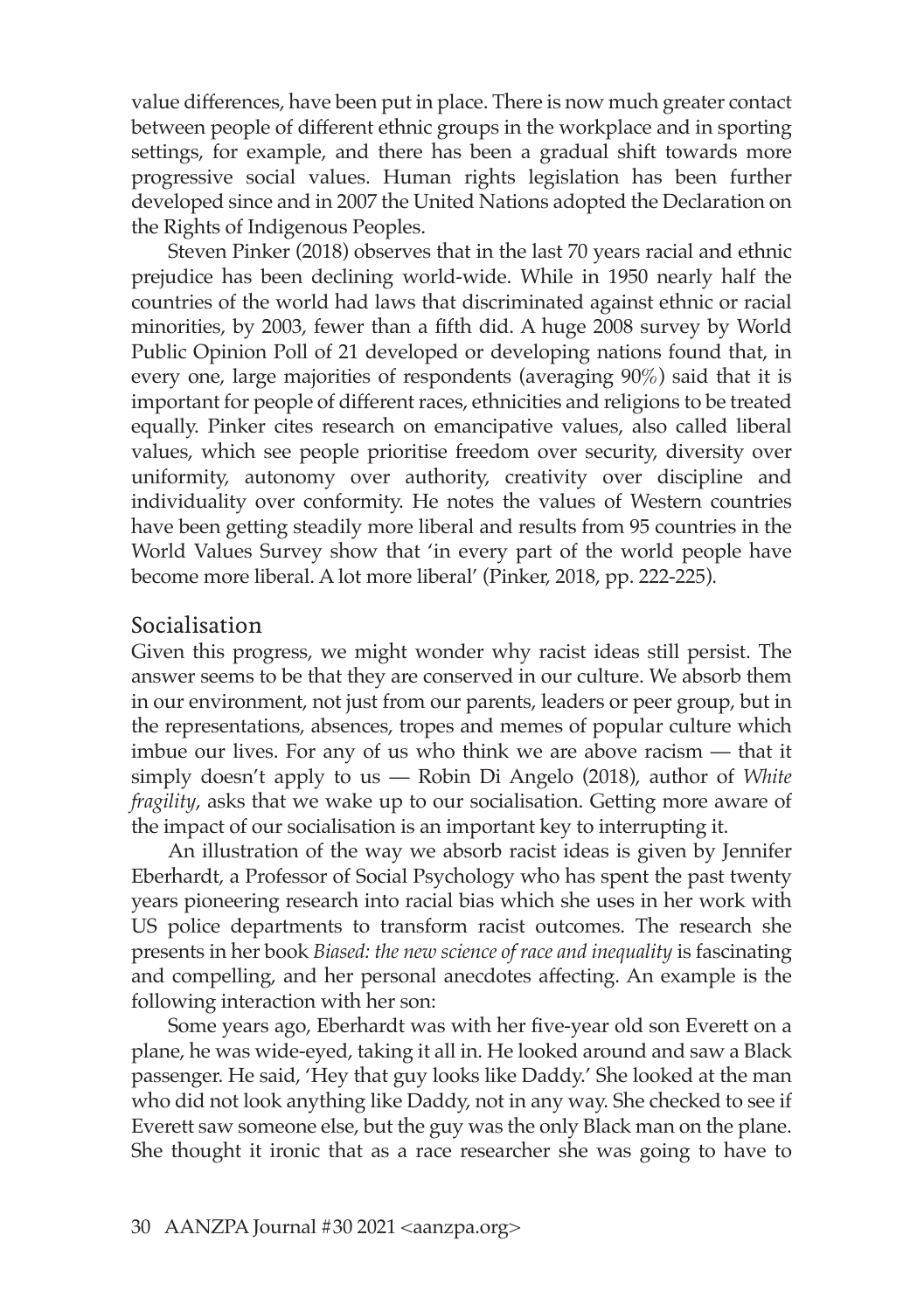explain to her Black child that not all Black people look alike. She looked again thinking that maybe as a child Everett was seeing something different than adults might. The guy was shorter, had no similar features, different skin colour and hair. This man had dreadlocks flowing down his back, while Everett's father is bald. As she gathered her thoughts preparing to lecture her son in the way that she might inform an observant student in her class, he looked up at her and said, 'I hope that man doesn't rob the plane'.

''What did you say?' I asked him, wishing I had not heard what I heard. And he said it again, as innocently and sweetly as you can imagine from a bright-eyed boy trying to understand the world: 'I hope he doesn't rob the plane.' I was on the brink of being upset. 'Why would you say that?' I asked as gently as I could. 'You know Daddy wouldn't rob a plane.' 'Yes' he said 'I know.' 'Well, why did you say that?' This time my voice dropped an octave and turned sharp. Everett looked at me with a really sad face and said very solemnly 'I don't know why I said that. I don't know why I was *thinking* that?'.

Eberhardt describes telling this story to members of a highly defensive police department which had found itself under the spotlight. 'Just telling that story reminded me of how much that moment hurt. I took a deep breath, and when I looked back out at the crowd in the auditorium, I saw that the expressions had changed. Their eyes had softened. They were no longer uniformed police officers, and I was no longer a university researcher. We were parents, unable to protect our children from a world that is often bewildering and frightening, a world that influences them so profoundly, so insidiously, and so unconsciously that they — and we — don't know why we think the way we do. With a heavy heart, I continued with my point. We are living with such severe racial stratification that even a five-year-old can tell us what is supposed to happen next. Even with no malice — even with no hatred — the black-crime association made its way into the mind of my five-year-old son, into all of our children, into all of us' (Eberhardt, 2009, pp. 3-4).

#### Aversive racism

As liberal values have been on the rise, racism seems to have morphed. Several commentators, including Robert Livingston, observe a change in the expression of racism from more blatant acts of exclusion, oppression and violence in the first half of the 20th century, to more subtle forms in the latter half of the 20th century and into the 21st. The cultural shift towards egalitarian values in the wake of civil rights and other social movements in the 1960s saw white people began to genuinely adopt egalitarian values including the belief that all people, regardless of race, should be treated with dignity and have the same access to opportunity. However, negative feelings towards Black people did not fully disappear but went underground (Livingston, 2021, pp. 26-27).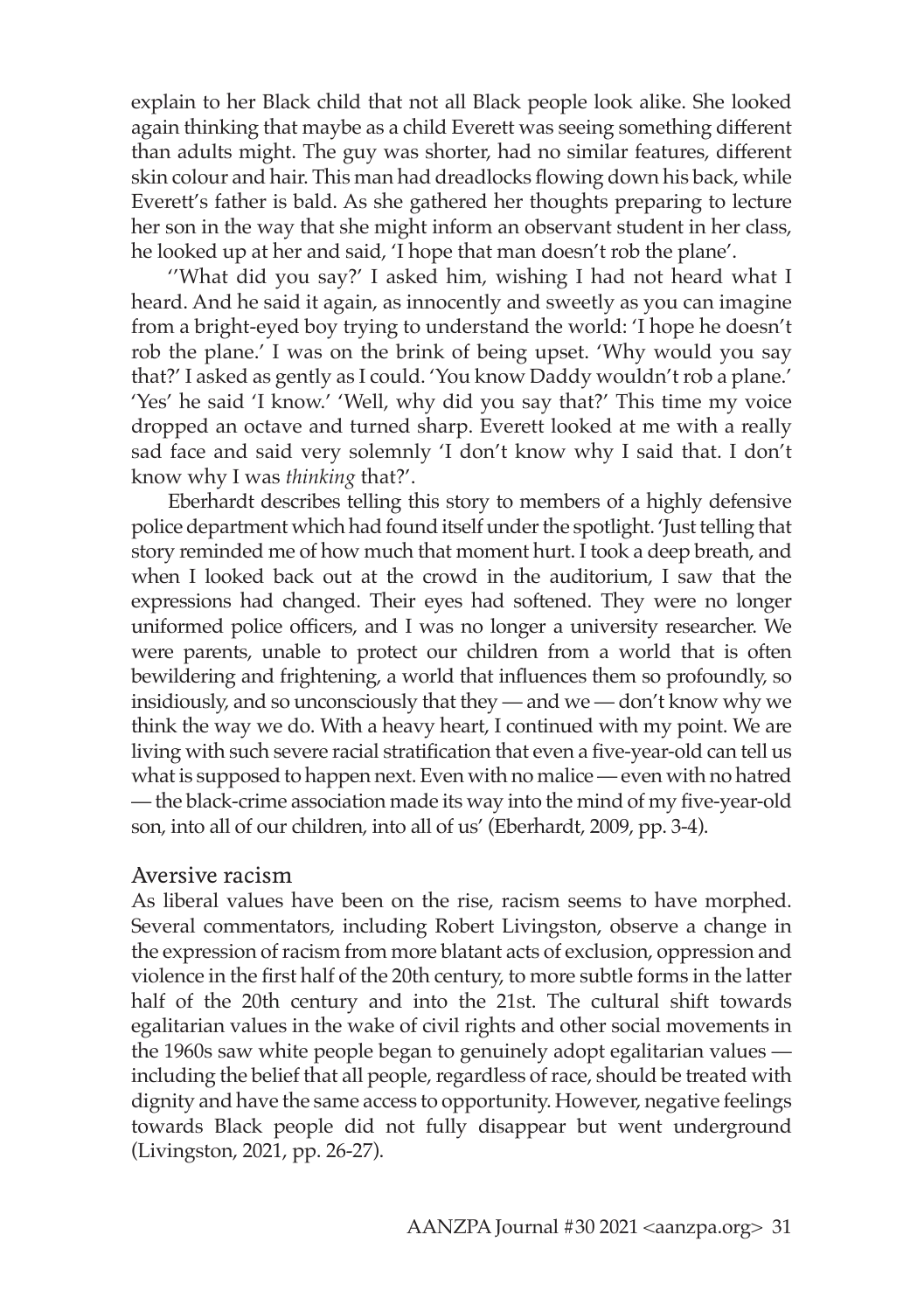Social psychologist, Stephen Franzoi describes aversive racism in the US context: 'On the one hand the majority of whites hold to egalitarian values that stress equal treatment of all people and a sympathy for social groups who have been mistreated in the past. Therefore, they sympathise with the victims of racial prejudice and tend to support public policies that promote racial equality. On the other hand, because of exposure to unflattering stereotypes and media images of African Americans as lazy, unmotivated, and violent, and due to simple ingroup-outgroup biases, many whites come to possess negative feelings and beliefs about blacks that directly contradict their egalitarian values'. The Protestant work ethic, which emphasises self-reliance and individual initiative in pursuing life goals, reinforces these negative social perceptions. 'Given their own relative lack of personal experience with the negative impact of racial prejudice, many whites tend to believe that anyone who works hard has a good chance of succeeding in life. Therefore, many of them conclude that at least part of the source of continued inequality between the various races is what they perceive as a low level of motivation and effort' (Franzoi, 1996, pp. 404-405).

Franzoi continues: 'Because an egalitarian value system is important to their self-concept, many whites are ashamed of these negative feelings and do not openly acknowledge them. Because interacting with members of disadvantaged racial groups tends to make whites aware of their prejudicial attitudes, they avoid such interactions and, thus, avoid confronting their true feelings. This is why the combination of both positive and negative beliefs and attitudes about a particular racial group is called aversive racism. White people encountering people from other ethnic groups experience this attitudinal conflict and this awareness threatens their self-concept as a fairminded, yet discerning human being' (pp. 404-405).

Livingston (2021, p. 27) comments, aversive racism is 'the paradoxical result of white egalitarian values and anti-Black feelings which together create an aversion or contradiction. Whites push their negative feelings towards Blacks into the subconscious and just focus on their egalitarian values, believing that they are unbiased and that they treat everyone the same. This was one of the early theoretical foundations of research on implicit bias'.

### Implicit/unconscious bias

Today there are many measures of implicit bias, the Implicit Association Test (IAT) being the most widely used. It shows that about 80% of white Americans have negative biases against Black Americans compared with a much smaller percentage of Blacks showing implicit bias against whites. Indeed, implicit bias research shows a high degree of internalised racism against people of colour by people of colour. Livingston reports that these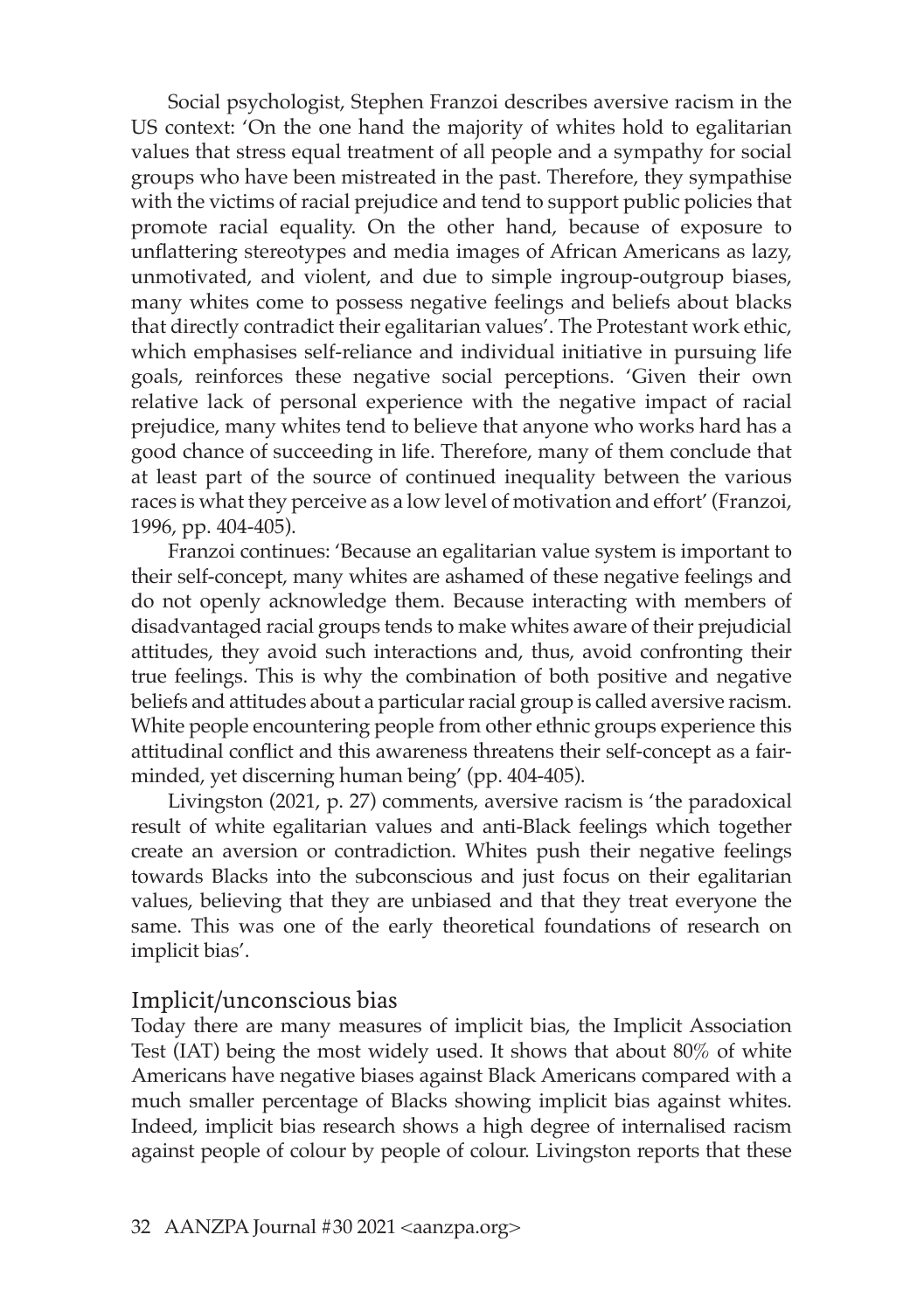days research confirms that implicit bias is not permanent but is malleable — determined by culture, norms, history and other social factors (Livingston, 2021 p. 31). I have observed, when conducting diversity education in corporate environments, that the evidence that unconscious bias exists, and that there are ways to reduce or eliminate it, is readily accepted by participants.

### Owning and disowning racism

Coming to grips with racism, according to Robin DiAngelo *(*2018, p. 138), involves learning to see *how* our racism manifests not *if.* In a radio discussion in 2021 she adds, 'And let me just be really clear. As a result of being raised in the society as a white person, I'm racist. I have a racist worldview. There is no way I don't have a racist worldview, because it's embedded in everything. And that means I have racist assumptions and behaviours and investments. And it's liberating to start from that premise and then just get to work trying to figure out how it's manifesting and interrupting that, rather than the insistence that we could be untouched by 'the water we are swimming in' (Tippett, p. 2021).

Owning racism means learning to recognise our biases, learning about unconscious bias, the conditions under which it is more likely to kick in, and developing conscious steps to interrupt it. Owning racism means noticing the pull to sidestep racism, claim we are colourblind and that we have already 'arrived'. Owning racism is not a blame game. DiAngelo suggests that for those of us who are white it means beginning to see ourselves as a member of a racial group. It also means coming to know in ourselves and in our relationships the dynamics of white fragility when we are challenged, white centredness in how we see the world and white silence when racist views are expressed and we say nothing. DiAngelo suggests white people have personal work to do on racism. 'I am actually getting to where I do think that we should not be having these conversations together until we've done a fair amount of our own personal work as white people, because we cause so much wounding in these conversations. And our consciousness is — you can get through graduate school in this country without ever discussing systemic racism. And so we just have a pretty low critical awareness, and we go into these dialogues and we cause a lot of harm' (Tippett, 2021).

## Structural/systemic racism

As DiAngelo describes it, racism is embedded in our institutions. Structural or systemic bias is not just about personal prejudice but the collective effects of bias. It is the kind of racism that has the power to drastically impact people's life chances (Eddo-Lodge, 2017, p. 64). These include spiritual, mental and physical health, equitable access to employment, education,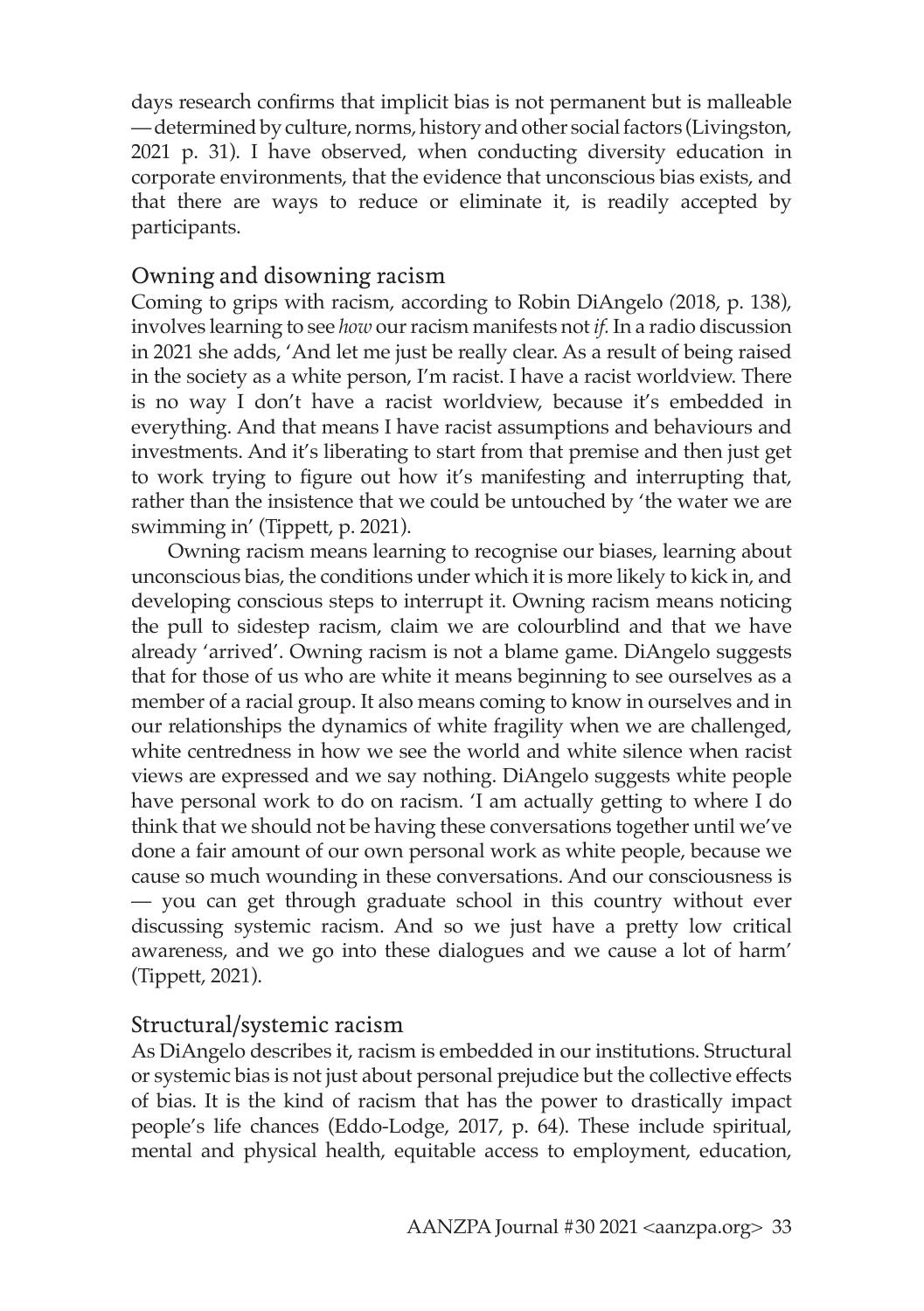health services, home ownership, equal pay, economic wellbeing, sense of belonging and more (Kandola, 2018; Paradies, Harris, & Anderson, 2008; Australian Human Rights Commission, 2020).

Systemic racism is a major focus of the 2020 report by June Oscar, Aboriginal and Torres Strait Islander Social Justice Commissioner, based on large scale consultation with First Nations women and girls in Australia. 'As Aboriginal and Torres Strait Islander peoples, we live in the knowledge that our peoples governed themselves over tens of thousands of years. We are united in the conviction that colonisation has not broken us. It is the system that is broken. Our women, girls and their communities have had enough of being ignored and of taking part in processes that are limited to tweaking fundamentally flawed systems: systems that reflect Australian governments' continuing focus on Aboriginal and Torres Strait Islander assimilation to mainstream values, systems and perspectives. Women are asking for nothing less than a fundamental change in the way government does business with Aboriginal and Torres Strait Islander peoples and for the transformation of this relationship to be reflected in the design of our governing structures. It is only through a fundamental shift in the way Aboriginal and Torres Strait Islander people are represented, respected and empowered in this country that we will see the long-term, systemic change that is needed to close the gap in outcomes for our people (AHRC, 2020, p. 92).

Globally the Black Lives Matter movement is successfully drawing attention to deep racial disparities in policing and the criminal justice system. In *Why I am no longer talking to white people about race*, Journalist Reni Eddo-Lodge (2017) gives a compelling description of how structural or systemic racism has played out in Britain showing the history of inequitable treatment of people of colour by the police, a pattern of structural racism which is recognisable in many countries across the world where over-policing and grossly disproportionate incarceration rates of indigenous peoples, Black people and people of colour are evident. This includes Maori in Aotearoa New Zealand, Aboriginal and Torres Strait Islander peoples in Australia, People of Colour in Britain, and African Americans in the USA.

In defining structural racism, Eddo-Lodge quotes a report into the death of eighteen-year-old, Stephen Lawrence, at the hands of a gang of white men around his age while he was waiting for a bus, and the subsequent handling of this case by the police. The report defined institutional racism as 'the collective failure of an organisation to provide an appropriate and professional service to people because of their colour, culture or ethnic origin. It can be seen or detected in processes, attitudes and behaviour which amount to discrimination through unwitting prejudice, ignorance, thoughtlessness and racist stereotyping which disadvantage minority ethnic people.' Most importantly, it is a form of collective behaviour, a workplace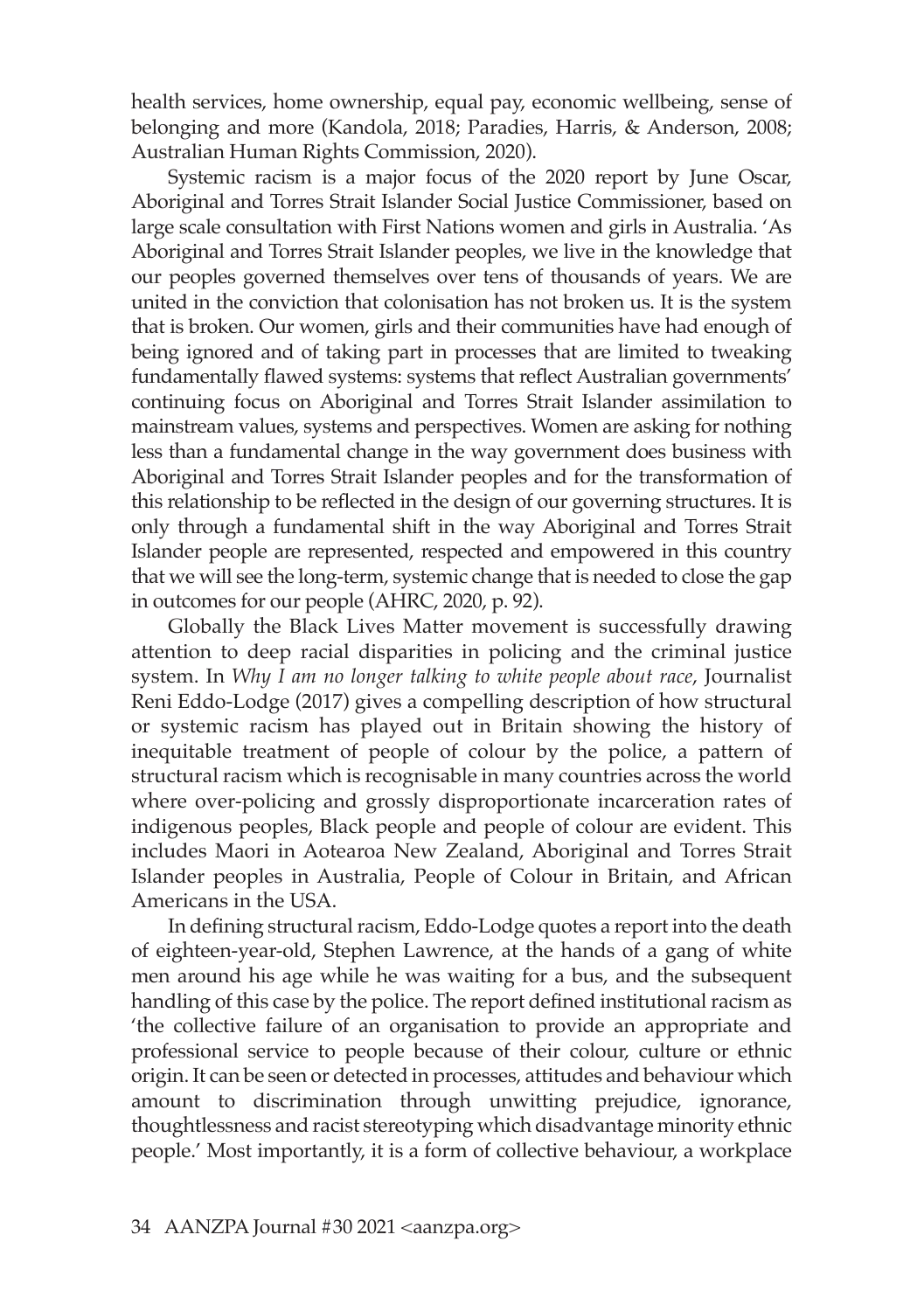culture supported by a structural status quo, and a consensus — often excused and ignored by authorities' (Eddo-Lodge, 2017, p. 61).

The Uluru Statement from the Heart addresses this form of racism in Australia: 'Proportionally, we are the most incarcerated people on the planet. We are not an innately criminal people. Our children are aliened from their families at unprecedented rates. This cannot be because we have no love for them. And our youth languish in detention centres in obscene numbers. They should be our hope for the future. These dimensions of our crisis tell plainly the structural nature of our problem. This is the *torment of our powerlessness*. We seek constitutional reforms to empower our people and take a *rightful place* in our own country. When we have power over our destiny our children will flourish. They will walk in two worlds and their culture will be a gift to their country' (Davis & Williams, 2021).

Globally, structural or systemic racism is apparent in disparities such as access to employment, pay gaps between white and other ethnic groups and selection for leadership roles. British business psychologist Binna Kandola (2018) examines the pay gap present in Britain, Canada and the US. In Canada, for example, university-educated visible minorities earn on average 12.6% less than their caucasian peers. A study of the global consulting firm PwC surfaced a gender pay gap of 14% and a race pay gap of 13%. Furthermore, leadership prototype research has consistently found a prowhite leadership bias which expects leaders to be white and subordinates to be from a minority: not only white people have this bias, minorities show this pro-white bias too.

#### Action

In his book *How to be an antiracist*, Professor of History and International Relations, Ibram Kendi, revises the terminology about structural racism. He thinks 'racist policy' is a more tangible and exacting term than institutional racism, structural racism or systemic racism. A racist policy, he explains is 'any measure that produces or sustains racial inequity between racial groups…Racist policy says exactly what the problem is and where the problem is' (Kendi, 2019, p. 18). 'We all have the power to discriminate. Only an exclusive few have the power to make policy. Focusing on racial discrimination takes our eyes off the central agents of racism: racist policy and racist policy makers, or what I called racist power' (p. 19).

Kendi invites us to re-think the word 'racist'. He says it's not a pejorative or the equivalent of a slur. It's descriptive and it needs to be used. 'The only way to undo racism is to consistently identify and describe it — and then dismantle it' (p. 9).

He gives a strong lead on personal action to dismantle racism. For a start, he says, the opposite of racist is not 'not racist', it is anti-racist. 'The good news is that racist and anti-racist are not fixed identities. We can be a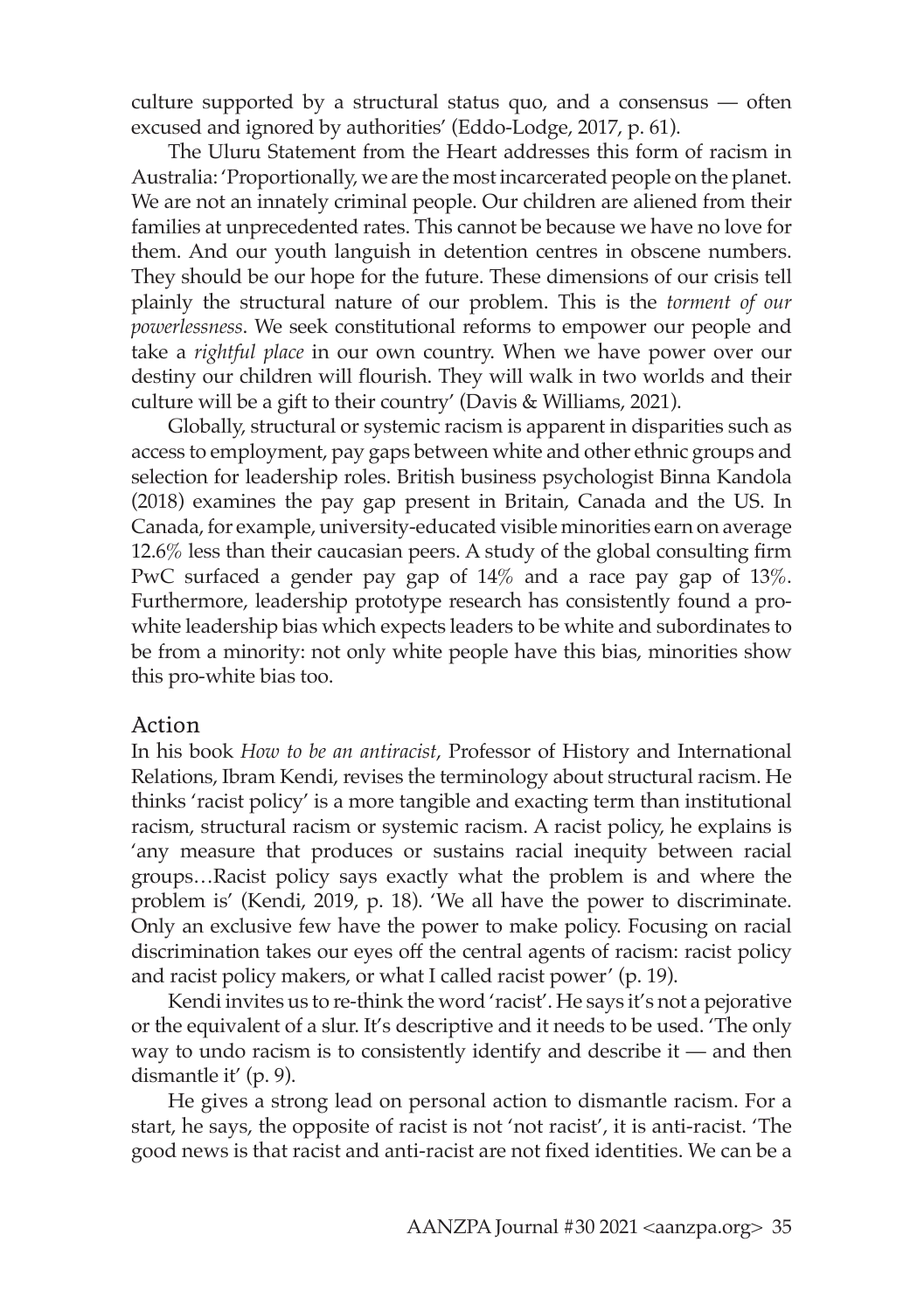racist one minute and an anti-racist the next. What we say about race, what we do about race, in each moment, determines what — not who we are.' In our struggle to be fully human and see that others are fully human, 'an anti-racist world in all its imperfect beauty can become real if we focus on power instead of people, if we focus on changing policy instead of groups of people. It's possible if we overcome our cynicism about the permanence of racism' (pp. 9-10). Kendi distinguishes between merely demonstrating for change and joining focussed campaigns to end racist policies.

Gillian Triggs is a former President of the Australian Human Rights Commission and since 2019 the Assistant High Commissioner for protection of refugees at the United Nations. In her memoir *Speaking up* she observes that overt racism is on the rise in Australia and that, in response, we have much to do (Triggs, 2020, p. 107). She highlights where action to end systemic racism is needed saying it is time for all Australians to speak up to end discrimination against First Nations peoples and achieve meaningful equality (p. 100). She reminds us that there are 65 million displaced people in the world, about a third of them refugees. 'Australia's response to this global tragedy has been exceptionally harsh, illegal and humane, attracting international condemnation' (p. 72). 'The personal face of the policy of offshore processing has been largely hidden from public view. It is time to bring an end to this tragedy. The only viable solution, especially for those with close family ties, is to return the legally recognised refugees to Australia, where they can receive proper medical and psychological care, and start to repair and rebuild their lives' (p. 204).

Who will bring an end to systemic racism? Gillian Triggs suggests this may well depend upon civil society and professionals, rather than government initiatives. While the law and the Racial Discrimination Act, in particular, provide a framework for prohibiting racism, she sees its 'cultural and social rejection as the strongest ingredients of success' (p. 263).

Gillian Triggs prompts Australians to participate in our democracy. The need to overcome apathy, denial and indifference is emphasised by a number of writers in this field including Kandola and Livingston. I am reminded of the interest in democracy expressed by Moreno, Lewin and Allport. Kurt Lewin commented that democracy is a far more difficult social structure to attain and to maintain than autocracy, and that democracy must be learned anew in each generation (Allport in preface to Lewin, 1967). Moreno's vision too was that every citizen become an active participant in their world.

Robin DiAngelo highlights that for white people this means getting out of their comfort zone. 'I just really want to push back against any narrative that white people are innocent of race. I think it takes energy not to see it. It's a kind of wilful not-knowing or refusal to know. And I offer this question.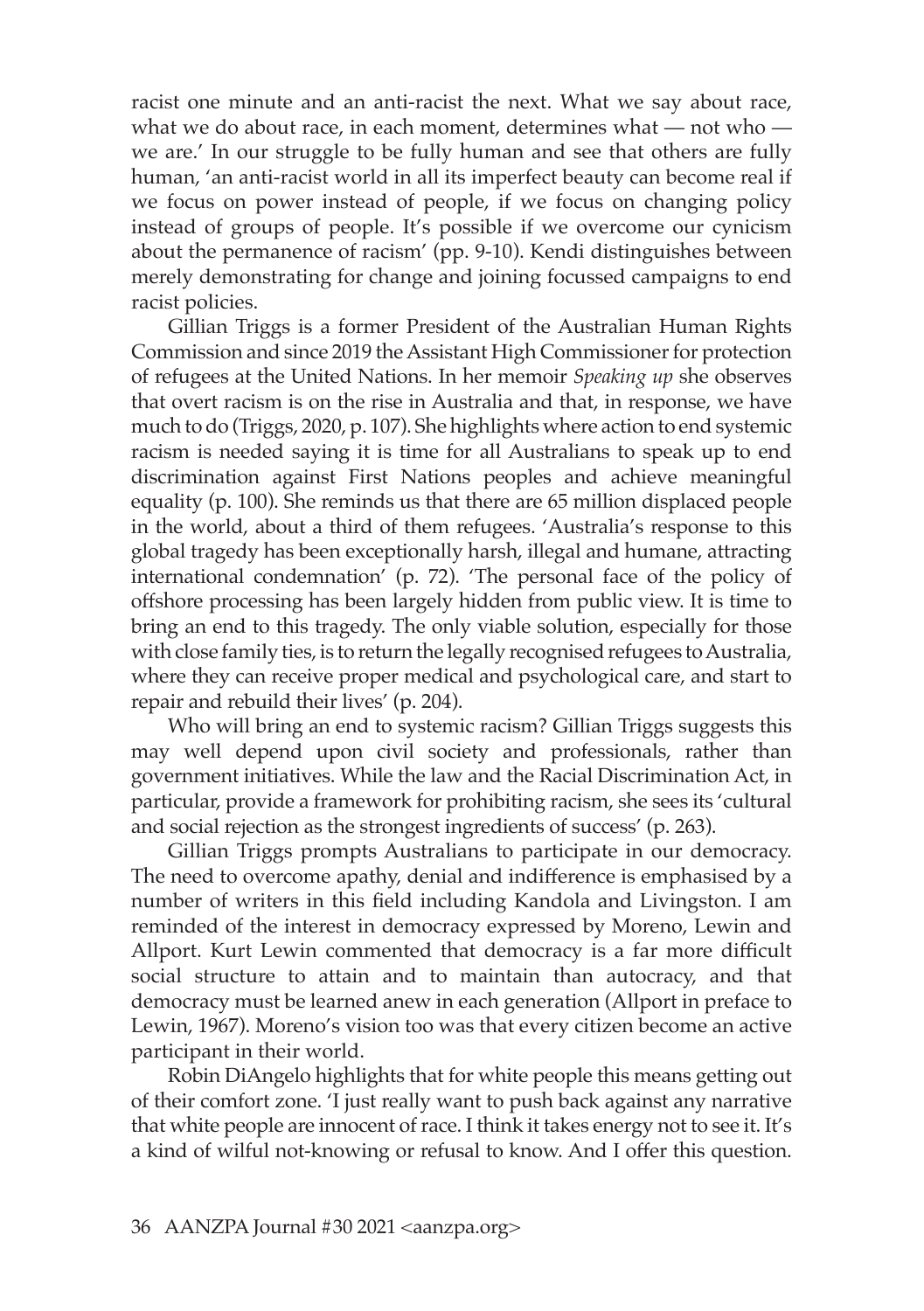When white people ask me, 'what do I do?' I ask them in return, 'how have you managed not to know, when the information's everywhere, they've been telling us forever?' What does it take for us to ask, and then to keep asking? And it just speaks to how seductive the forces of comfort are. So what am I going to do to keep myself uncomfortable, because that comfort is really seductive and powerful?' (Tippett, 2021).

#### Conclusion

I trust that the voices presented here about how racism has developed and how it can be transformed will confirm or refresh your perspective and provide encouragement for further learning, dialogue and action.

#### *References*

Allport, G.W. (1954/1979) *The nature of prejudice*. Cambridge, Massachusetts: Perseus Books.

- Appiah, K.A. (2018) *The lies that bind: rethinking identity: creed, country, colour, class, culture*. Great Britain: Profile Books.
- Australian Human Rights Commission (2020) *Wiyi Yani U Thangani (Women's voices): securing our rights, securing our future report.* Australia: HRC.
- Behrendt, L. (2012) *Indigenous Australia for dummies*. Queensland: Wiley Publishing Australia.
- Bernard, E. (2021) *Black is the body*. Great Britain:Doubleday.
- Bregman, R (2020) *Humankind: a hopeful history*. London: Doubleday.
- Davis, M. & Williams, G. (2021) *Everything you need to know about the Uluru Statement from the Heart.* Sydney: UNSW Press.
- DiAngelo, R. (2018). *White fragility: why it's so hard for white people to talk about racism.* Boston: Beacon Press.
- Eberhardt, J. (2019) *Biased: the new science of race and inequality*. Great Britain: William Heinemann.
- Eddo-Lodge, R. (2017) *Why I'm no longer talking to white people about race*. Great Britain: Bloomsbury Circus.
- Franzoi, S.L. (1996) *Social psychology*. Madison, Wisconsin: Brown and Benchmark.
- Harari, Y.N. (2011) *Sapiens; a brief history of humankind.* London: Vintage Books.
- Heiss, A. and Minter, P. (2008) eds. *Macquarie PEN anthology of Aboriginal literature*. Sydney: Allen and Unwin.
- hooks, b. (2013). *Writing beyond race: living theory and practice*. New York: Routledge.
- Hutt, J. (2018). 'Starting where we are'. *AANZPA Journal 27*: AANZPA.
- Kandola, B. (2009). *The value of difference: eliminating bias in organisations*. Great Britain: Pearn Kandola.
- Kandola, B. (2018) *Racism at work: the danger of indifference*. Great Britain: Pearn Kandola.
- Kendi, I. X. (2019) *How to be an antiracist.* London: The Bodley Head.
- King, C. (2019). *The reinvention of humanity: a story of race, sex, gender and the discovery of culture.* New York: Vintage.